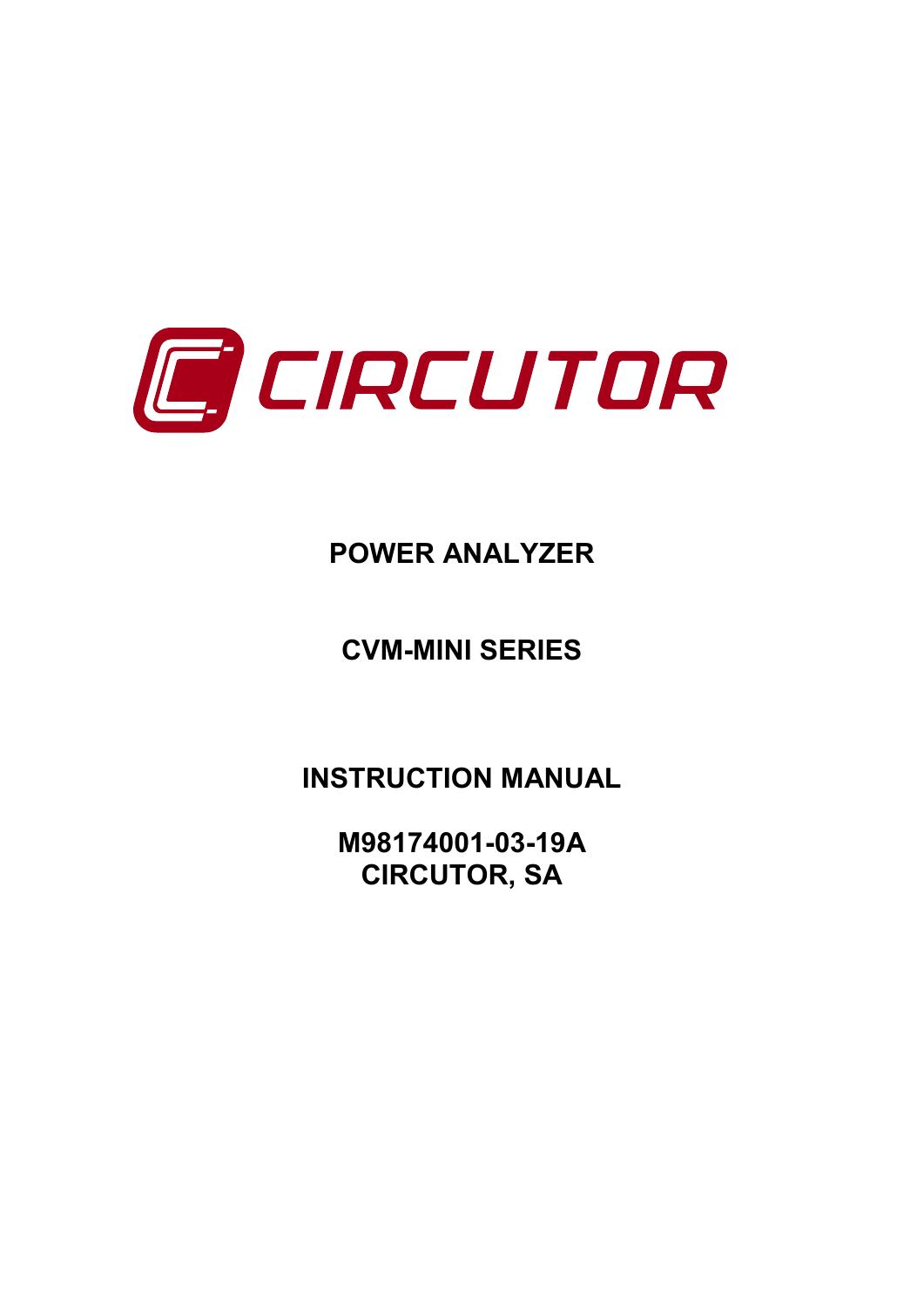### **CONTENTS**

| 11             |                    |  |  |  |
|----------------|--------------------|--|--|--|
| 1.2            |                    |  |  |  |
| 1.3            |                    |  |  |  |
| 1.4            |                    |  |  |  |
| 1.5            |                    |  |  |  |
|                |                    |  |  |  |
| 2.1            |                    |  |  |  |
| 2.1.1          |                    |  |  |  |
| 2.1.2          |                    |  |  |  |
| 2.1.3          |                    |  |  |  |
| 2.1.4          |                    |  |  |  |
| 2.1.5<br>2.1.6 |                    |  |  |  |
| 2.1.7          |                    |  |  |  |
| 2.2            |                    |  |  |  |
| 2.2.1          |                    |  |  |  |
| 2.2.2          |                    |  |  |  |
|                |                    |  |  |  |
| 3.1            |                    |  |  |  |
| 3.2            |                    |  |  |  |
| 3.2.1          |                    |  |  |  |
| 3.2.2          |                    |  |  |  |
|                |                    |  |  |  |
| 4.1            |                    |  |  |  |
| 411            |                    |  |  |  |
|                | 4.1.1.1            |  |  |  |
|                | 4.1.1.2            |  |  |  |
|                | 4.1.1.3            |  |  |  |
|                | 4.1.1.4            |  |  |  |
| 4.1.2          |                    |  |  |  |
| 4.1.3          |                    |  |  |  |
|                | 4.1.3.1            |  |  |  |
|                | 4.1.3.2            |  |  |  |
|                | 4.1.3.3            |  |  |  |
| 4.1.4          |                    |  |  |  |
|                | 4.1.4.1            |  |  |  |
|                | 4.1.4.2            |  |  |  |
|                | 4.1.4.3            |  |  |  |
| 4.1.5          |                    |  |  |  |
| 4.1.6          |                    |  |  |  |
| 4.1.7          |                    |  |  |  |
|                | 4.1.7.1<br>4 1 7 2 |  |  |  |
| 4.2            |                    |  |  |  |
| 4.2.1          |                    |  |  |  |
| 4.2.2          |                    |  |  |  |
| 4.2.3          |                    |  |  |  |
| 4.2.4          |                    |  |  |  |
| 4.2.5          |                    |  |  |  |
| 4.2.6          |                    |  |  |  |
| 4.2.7          |                    |  |  |  |
|                |                    |  |  |  |
|                |                    |  |  |  |
| 6.1            |                    |  |  |  |
| 6.2            |                    |  |  |  |
|                |                    |  |  |  |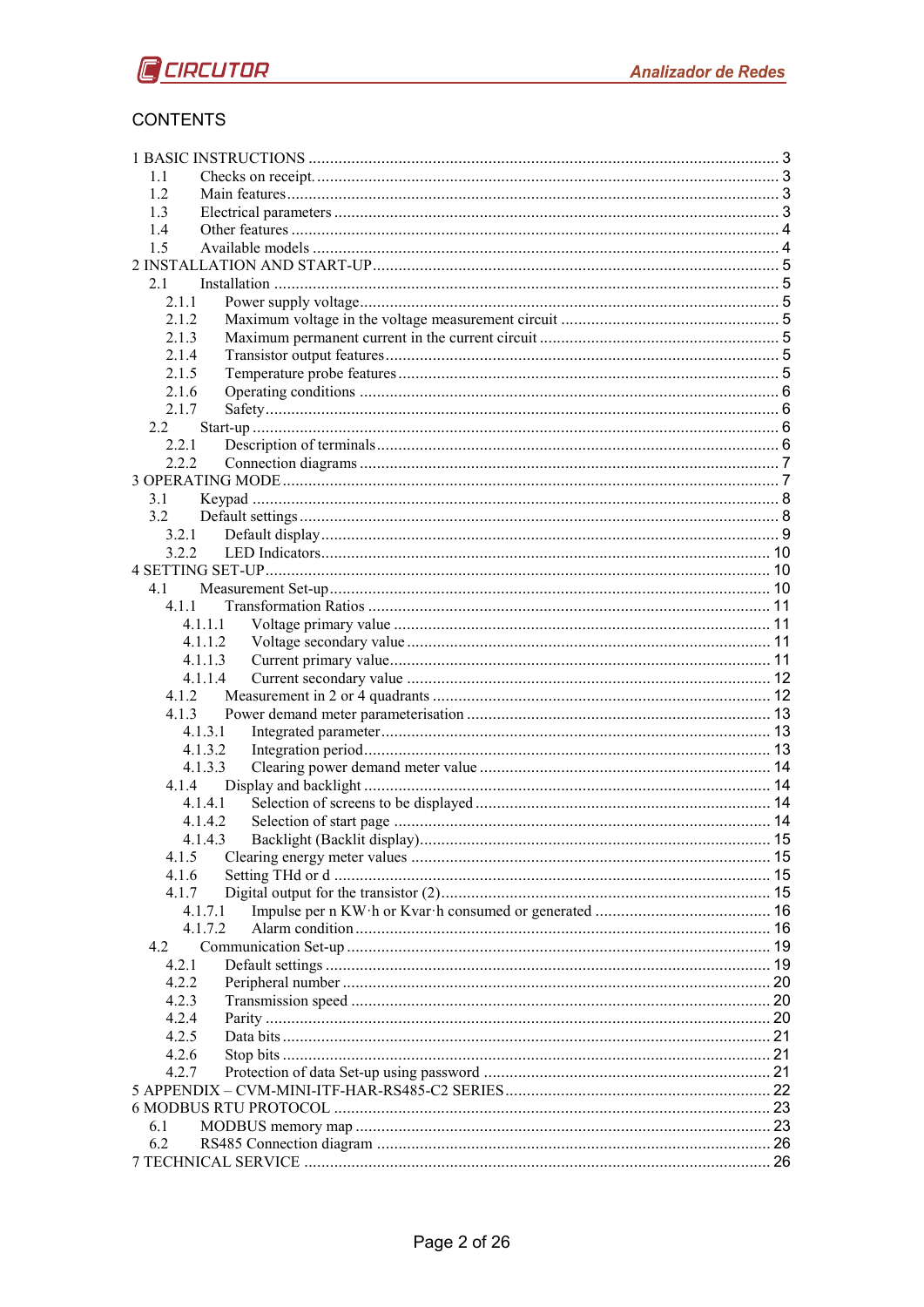

# <span id="page-2-0"></span>**1 BASIC INSTRUCTIONS**

This manual is designed to familiarise the user with operating the CVM-MINI power analyzer in order to get the best from its features.

### <span id="page-2-1"></span>**1.1 Checks on receipt.**

Please check the following points on receipt of the analyzer:

- The equipment delivered matches your order specifications.
- Check that the equipment has not been damaged during delivery.
- Check that it has the correct instruction manual.



This manual contains information and warnings about the **CVM-MINI** analyzer which must be followed to guarantee the proper operation of all instrument functions and to maintain it in a safe condition.

Installing and maintenance for this analyzer must be carried out by a qualified person.

# <span id="page-2-2"></span>**1.2 Main features**

The **CVM-MINI** panel analyzer is a programmable measuring instrument; it offers a series of options for using it, which may be selected from configuration menus on the instrument itself. Before starting the analyzer carefully read sections: power supply, connection and setting and select the most suitable form of operation in order to obtain the required data.

The **CVM-MINI** measures, calculates and displays the main electrical parameters for three-phase, balanced or unbalanced industrial systems.

Measurements are taken in true effective value using the three alternating and neutral voltage inputs and three current inputs to measure I*N* /1A or I*<sup>N</sup>* /5A secondaries from external measurement transformers.



**Figure 1. [CVM-MINI]**

The **CVM-MINI** allows the display of all electrical parameters, using the backlit LCD display, showing three instant electrical parameters, maximum or minimum on each page jump.

# <span id="page-2-3"></span>**1.3 Electrical parameters**

By using its internal processor, the **CVM-MINI** shows on the screen and through communication (according to model), over 100 parameters, which may be either singlephase or three-phase. These parameters may or may not be displayed on the screen, according to the equipment's preset values.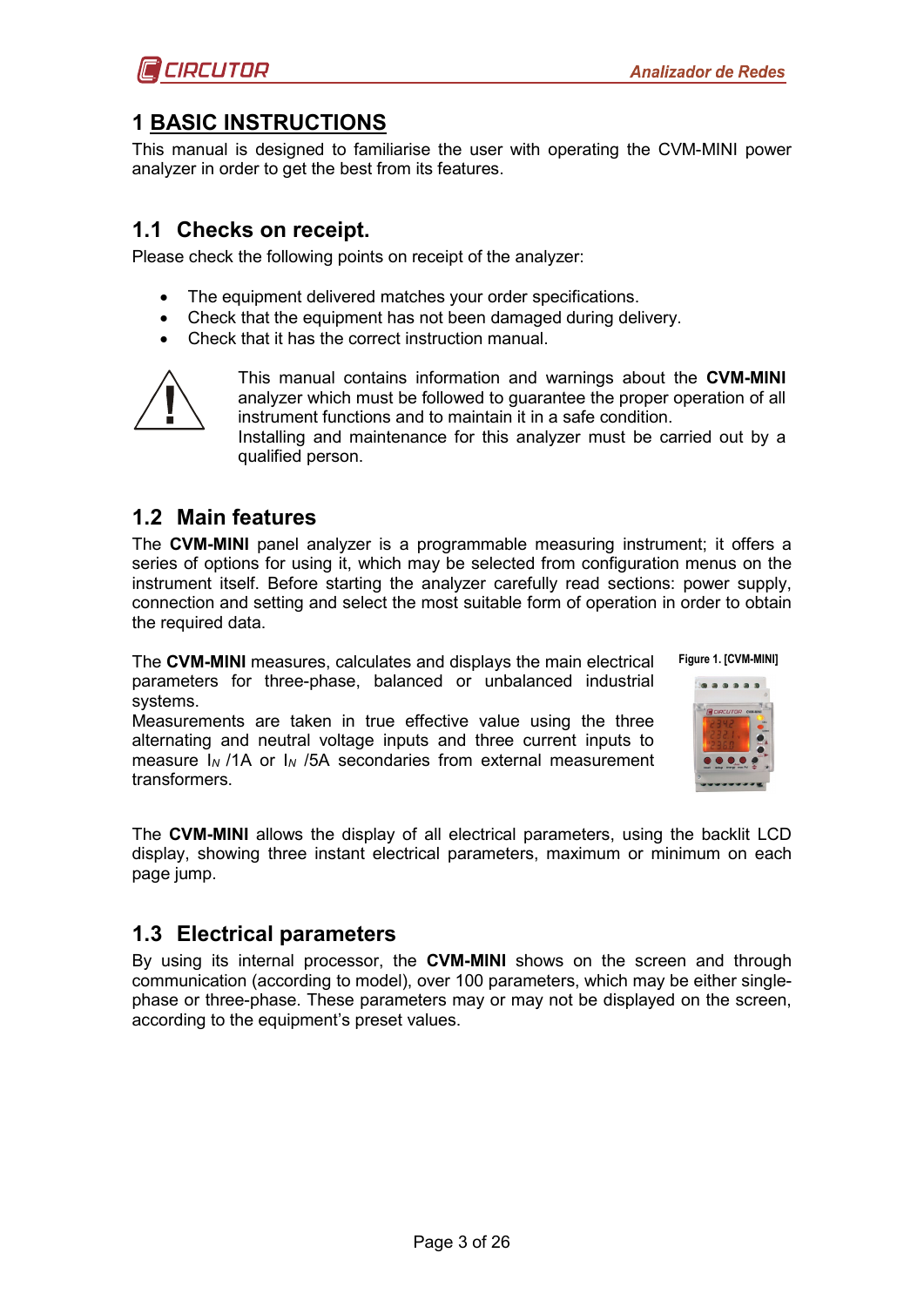

| <b>PARAMETER</b>                     | <b>UNIT</b>    | L1        | L2        | L3        | Ш         |
|--------------------------------------|----------------|-----------|-----------|-----------|-----------|
| Phase-neutral voltage                | $Vf-n$         |           |           |           |           |
| Phase-phase voltage                  | $Vf-f$         | $\bullet$ | $\bullet$ | $\bullet$ |           |
| Current                              | A              |           | $\bullet$ |           |           |
| Frequency                            | Hz             | $\bullet$ |           |           |           |
| Active power                         | <b>kW</b>      | $\bullet$ | $\bullet$ | $\bullet$ | $\bullet$ |
| Reactive power L                     | kvarL          | $\bullet$ | $\bullet$ |           |           |
| Reactive power C                     | kvarC          | ٠         | $\bullet$ | $\bullet$ |           |
| Apparent power                       | <b>kVA</b>     | $\bullet$ | $\bullet$ | $\bullet$ | $\bullet$ |
| Power factor                         | PF             | $\bullet$ | $\bullet$ | $\bullet$ |           |
| $\cos \varphi$                       | $\cos \varphi$ |           |           |           |           |
| Maximum demand                       | Pd             | $\bullet$ |           |           |           |
| Neutral current                      | $I_{\rm N}$    |           |           |           |           |
| <b>Voltage THD</b>                   | % THD - V      |           | $\bullet$ | $\bullet$ |           |
| <b>Current THD</b>                   | % THD - A      | $\bullet$ | $\bullet$ | $\bullet$ |           |
| kWh (consumption and generation)     | W <sub>h</sub> |           |           |           |           |
| kvarh.L (consumption and generation) | W <sub>h</sub> |           |           |           |           |
| kvarh.C (consumption and generation) | W·h            |           |           |           |           |
| kVAh (consumption and generation)    | W <sub>h</sub> |           |           |           | $\bullet$ |
| Harmonic content (V and A) *         | ℅              | $\bullet$ |           |           | $15^{th}$ |
| Temperature                          | °C             |           |           |           |           |

- ( ) Available through display and communications.
- ( •• ) Only available through communications.
- ( \* ) Harmonic content in HAR model.

# <span id="page-3-0"></span>**1.4 Other features**

- A small sized instrument with a 85x52x70mm (3 steps).
- Measurement in true effective value (TRMS).
- Instant, maximum, minimum values for each parameter.
- Energy measurer function.
- 1 GW h counter in consumed energy.
- 100 MW·h counter in generated energy.
- Backlit LCD display.
- Built in RS485 communications (Modbus RTU®).
- Temperature probe built in the equipment.

# <span id="page-3-1"></span>**1.5 Available models**

| <b>CODE</b> | <b>REFERENCE</b>           |                         |
|-------------|----------------------------|-------------------------|
| M52000      | <b>CVM-MINI-Shunt</b>      | <b>RECIRCUTOR</b> CYMMN |
| M52010      | <b>CVM-MINI-ITF</b>        | Circ<br>ut or           |
| M52021      | CVM-MINI-ITF-RS485-C2      | <b>UER100</b>           |
| M52031      | CVM-MINI-ITF-HAR-RS485-C2  |                         |
| M52022      | CVM-MINI-ITF-Plus-RS485-C2 |                         |
|             |                            |                         |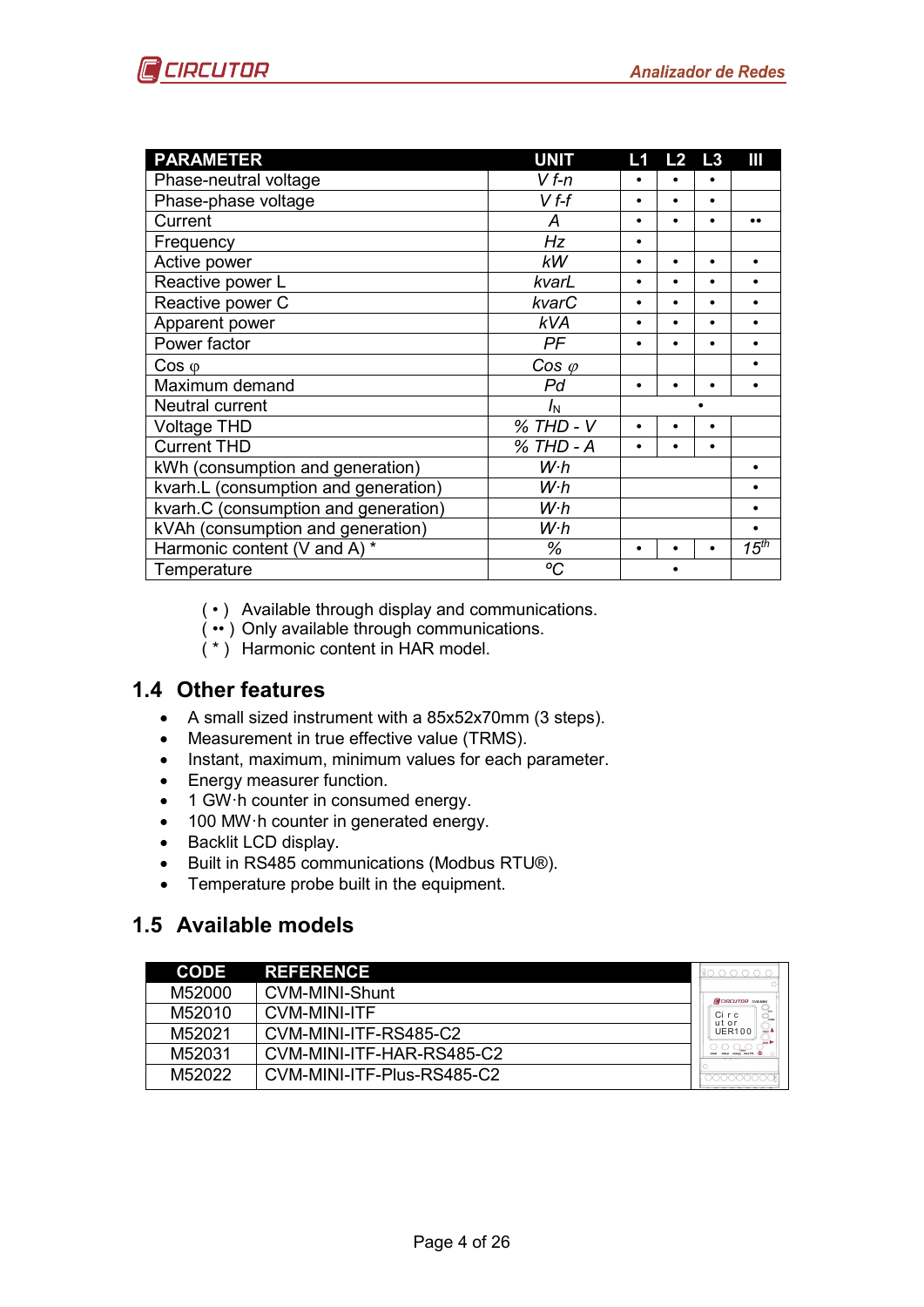# <span id="page-4-0"></span>**2 INSTALLATION AND START-UP**

This manual contains information and warnings about the analyzer which must be followed to guarantee the proper operation of all instrument functions and to maintain it in a safe condition. The analyzer must not be switched on until it is finally connected to the electrical board.

If the equipment is handled in a way not specified by the manufacturer, the equipment's protection may be compromised.

When it is likely that the equipment has lost its protection (i.e. with visible damage), it must be disconnected from the auxiliary supply. In this event, contact a qualified technical service representative.

# <span id="page-4-1"></span>**2.1 Installation**

<span id="page-4-2"></span>The following features must be taken into consideration before supplying power to the equipment:

### **2.1.1 Power supply voltage**

Standard model power supply: Single-phase 230 V AC. Frequency: 50 Hz ... 60 Hz<br>Power supply tolerance: 50 Hz -15 % / +10 % Power supply tolerance: Connection terminals: 14 - 15 Equipment consumption: 3 VA

Plus model power supply: 85…265 V AC. / 95…300 V DC.

#### <span id="page-4-3"></span>**2.1.2 Maximum voltage in the voltage measurement circuit**

Voltage: 300 V ∼ AC. phase-neutral 520 V ∼ AC. phase-phase Frequency: 50 Hz ... 60 Hz

#### <span id="page-4-4"></span>**2.1.3 Maximum permanent current in the current circuit**

In scale  $I<sub>N</sub>$ /1A: 1.2 amperes In scale I*N* /5A: 6.0 amperes

### <span id="page-4-5"></span>**2.1.4 Transistor output features**

Maximum operating voltage: 24 V DC. Maximum operating current: 50 mA Maximum frequency: 6 and 5 impulses / second Impulse length: 100 ms

Type NPN transistor: Opto-insulated / Open Collector

# <span id="page-4-6"></span>**2.1.5 Temperature probe features**

The CVM-MINI has a built in temperature sensor. The sensor has a  $\pm$  2°C accuracy and a temperature measurement range of -10ºC +50ºC.

The interior temperature of the CVM-MINI has been estimated at 14.0 ºC above the interior of the cabinet where it has been installed, if the cabinet has no ventilation. If the cabinet has forced ventilation then the temperature of the CVM is 3.5 ºC higher.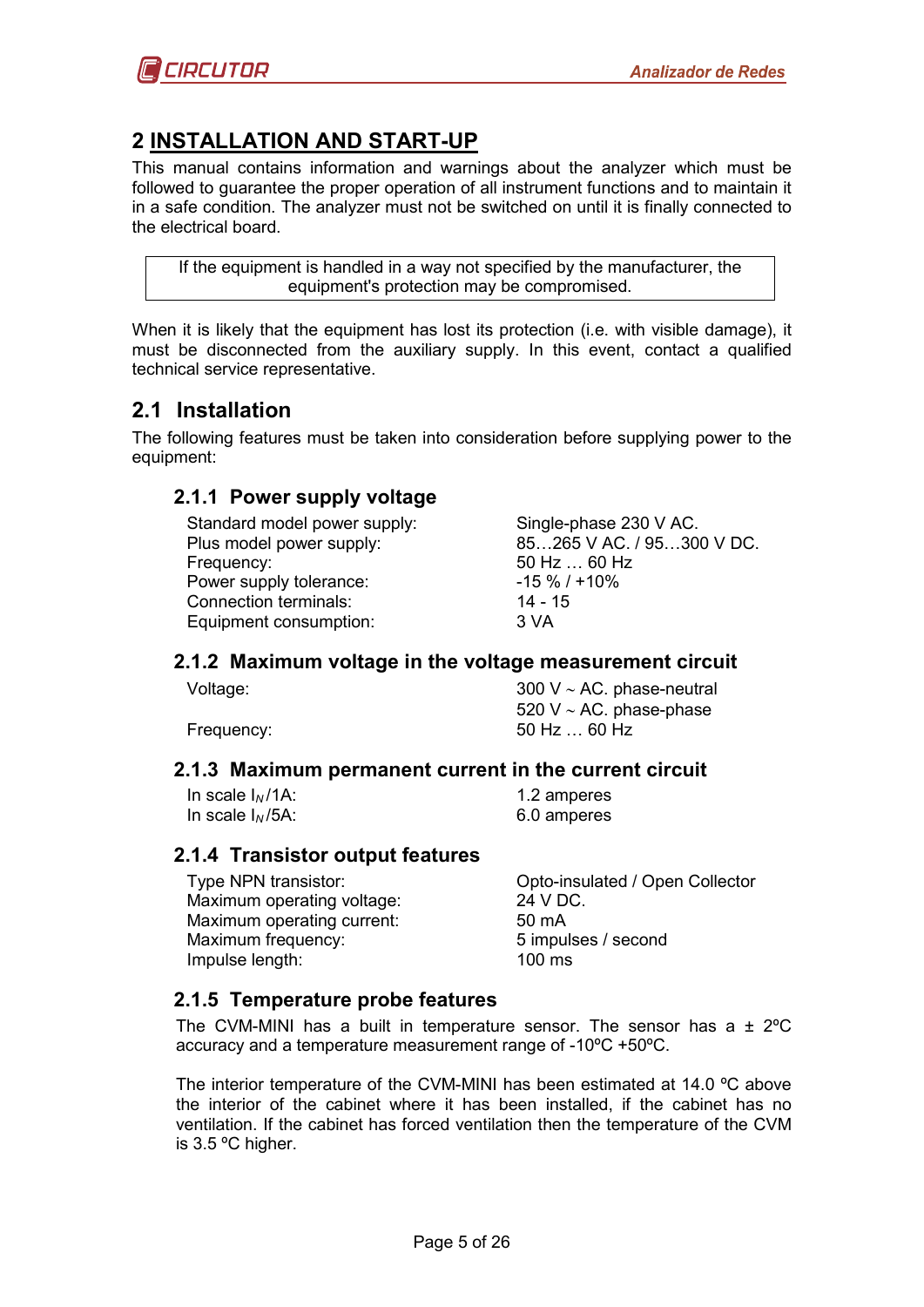

### <span id="page-5-0"></span>**2.1.6 Operating conditions**

Operating temperature:  $-10 °C / +50 °C$ Altitude: Up to 2000 metres

Relative humidity:  $5 to 95 % RH (without condensation)$ 

### <span id="page-5-1"></span>**2.1.7 Safety**

Designed for category III installations, 300 V ∼ AC (EN 61010). Class II double insulation against electric shock protection.

# <span id="page-5-2"></span>**2.2 Start-up**

The equipment is mounted on a DIN rail 46277 (EN 50022). All connections must remain inside the electrical board.

Note that when the instrument is switched on, the terminals may be dangerous when touched and opening or removing parts may access dangerous areas. Therefore, the equipment must not be used until it is properly installed.

The equipment must be connected to a power supply circuit protected with gl (IEC 269) or type M fuses between 0.5 and 2 A. It must have an overload/short circuit switch or equivalent device in order to disconnect the equipment from the power supply system. An earth leakage switch or similar device must be fitted to disconnect the equipment from the power supply system. The power supply circuit and the voltage measurement circuit are connected with a cable with a minimum diameter of 1 mm<sup>2</sup>.

<span id="page-5-3"></span>The secondary line for the current transformer shall have a minimum diameter of 2.5  $mm<sup>2</sup>$ .

|                          | TERMINAL TERMINAL DESCRIPTION |                                    |
|--------------------------|-------------------------------|------------------------------------|
|                          | Current input AL1 - S1        |                                    |
| $\overline{c}$           | Current input AL1 - S2        |                                    |
| 3                        | Current input AL2 - S1        |                                    |
| 4                        | Current input AL2 - S2        | $\circ$<br>$\overline{ }$          |
| 5                        | Current input AL3 - S1        | ↽<br>∞                             |
| 6                        | Current input AL3 - S2        | $\overline{ }$                     |
| 7                        | <b>Transistor output RL2</b>  | $\sim$<br>$\overline{\phantom{0}}$ |
| 8                        | Common transistor output      | 51<br>ି<br>က<br>ဖ                  |
| 9                        | <b>Transistor output RL1</b>  |                                    |
| 10                       | <b>Measurement VL3</b>        | ഗ                                  |
| 11                       | <b>Measurement VL2</b>        | 55<br>↽                            |
| 12                       | <b>Measurement VL1</b>        | CAT III<br>300V~                   |
| 13                       | Neutral V measurement         | ო<br>ត<br>冨                        |
| 14                       | Power supply voltage input    | 요 ,<br>$\overline{4}$<br>N         |
| 15                       | Power supply voltage input    | POWER<br>SUPPLY<br>မာ              |
| А                        | $RS-485 (+)$                  | ՟<br>5                             |
| $\overline{\mathcal{S}}$ | <b>RS-485 (GND)</b>           | z                                  |
| B                        | RS-485 (-)                    |                                    |

### **2.2.1 Description of terminals**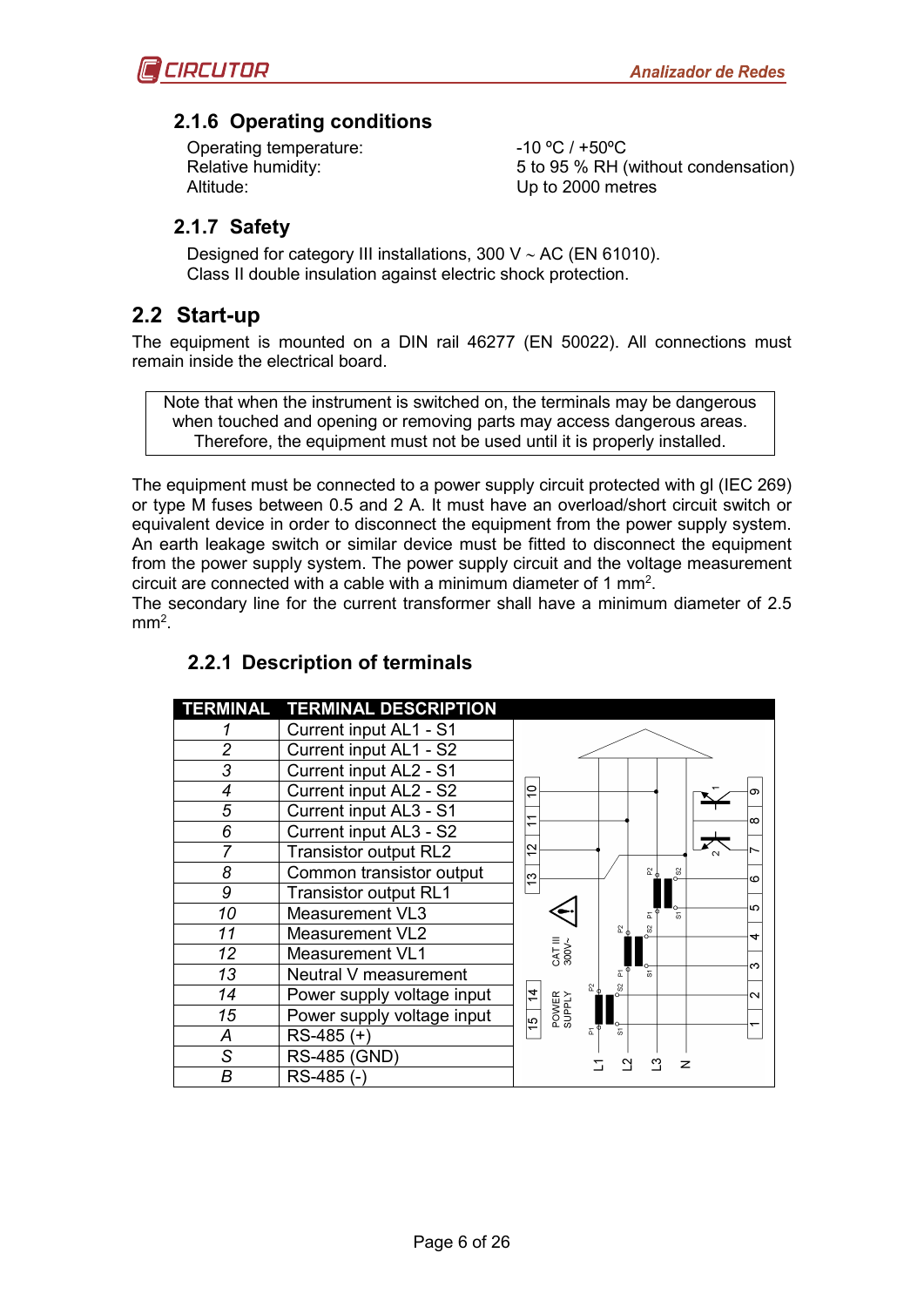

# **2.2.2 Connection diagrams**

<span id="page-6-0"></span>

# <span id="page-6-1"></span>**3 OPERATING MODE**

When power is supplied to the **CVM-MINI**, the equipment will start its software interface on the screen showing the version of the firmware and its setting. After a few seconds the equipment is ready to operate and shows all available screens.

Once started the power analyzer will display the programmable electrical parameters via the measurement *Set-up*. If there is no previous setting, the analyzer will display the voltage between phase and neutral for L1, L12 and L1

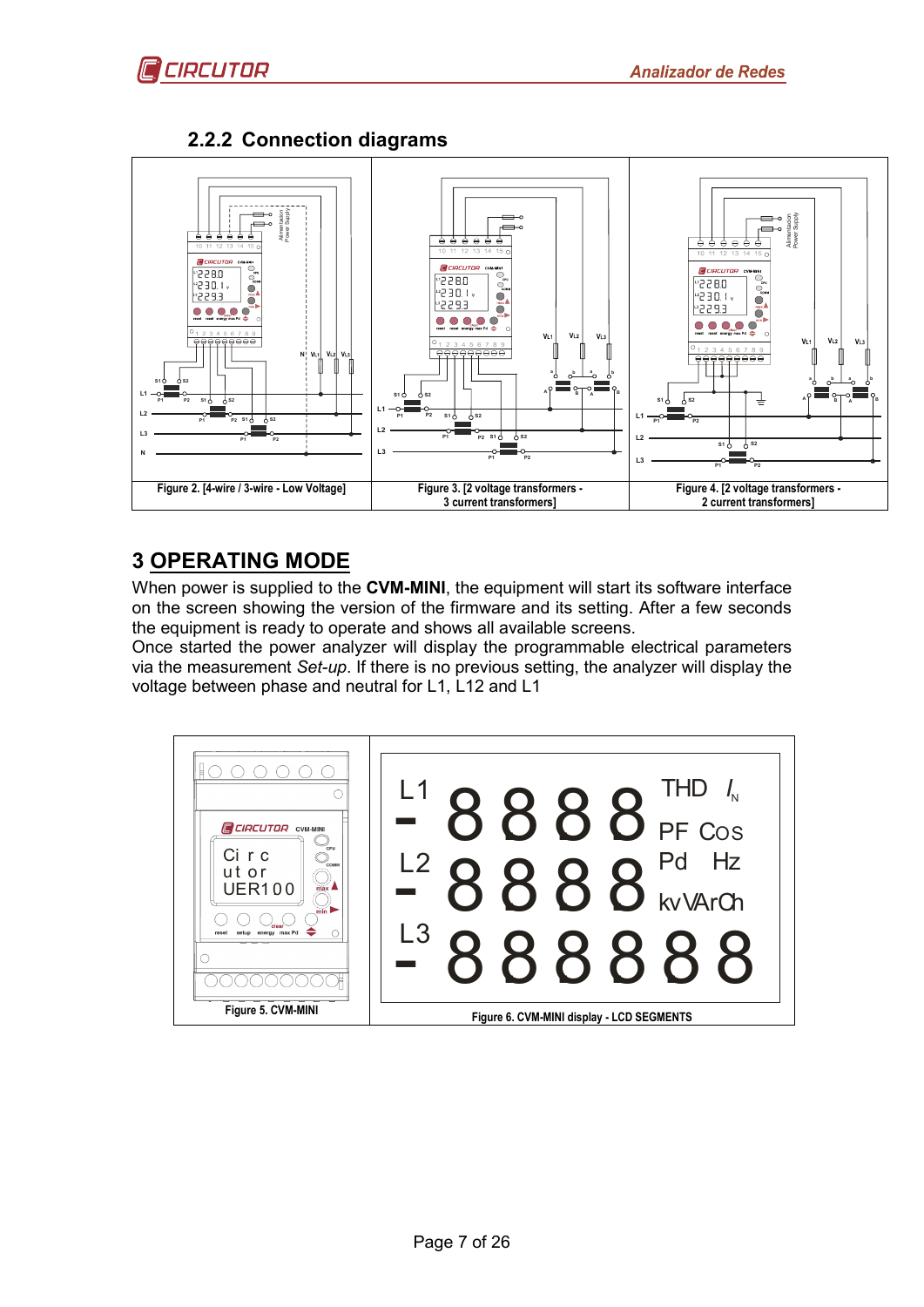# <span id="page-7-0"></span>**3.1 Keypad**

The keypad comprises a total of seven silicon buttons which are used to set the equipment. Some buttons have a rapid access function, i.e. entering the *Set Up* interface is not required. Only the rapid access key needs to be pressed to run the function.

Only three of the seven buttons may be pressed when the upper cover is down. This is because the remaining five keys have a high risk factor if they were to be accidentally pressed.

| <b>KEY</b>        | <b>FUNCTION</b>                                                                                                                                                                                                                                                                          |
|-------------------|------------------------------------------------------------------------------------------------------------------------------------------------------------------------------------------------------------------------------------------------------------------------------------------|
| reset             | Starting the equipment and clearing maximum and minimum values                                                                                                                                                                                                                           |
|                   | for all instant parameters. Pressing the Reset key is equivalent to                                                                                                                                                                                                                      |
|                   | starting the equipment in the absence of voltage.                                                                                                                                                                                                                                        |
| setup             | Using a long press, after starting the equipment (in the absence of<br>voltage, or after pressing the Reset key), Communication Set-up is<br>accessed. Here the RS485 port parameters may be set and all<br>communication and measurement parameters may be blocked<br>using a password. |
|                   | Using a long press, after starting the equipment ( <i>runtime</i> mode),<br>Measurement Set-up is accessed. Each and every parameter for<br>measurement may be changed.                                                                                                                  |
| clear<br>energy   | Rapid access function; using a long press (pressed for 5 seconds),<br>all enabled energy counters are cleared (kW·h / kvarL·h / kvarC·h /<br>$kVA \cdot h$ in power consumption or consumption and generation).                                                                          |
| clear<br>max Pd   | Rapid access function; using a long press (pressed for 5 seconds),<br>the Power demand parameter previously set in Measurement Set-<br>up is cleared (Power demand) (kW III / kV·A III / A III / A ph).                                                                                  |
|                   | Displaying all electrical variables by repeated presses, in runtime<br>mode. In Set-up mode has the function of advancing the setting<br>screens.                                                                                                                                        |
| min               | Pressing in runtime mode, displays the minimum value of displayed<br>variable/s. In Set-up mode it has the function of moving 1 digit<br>sideways.                                                                                                                                       |
| $max$ $\triangle$ | Pressing in runtime mode, maximum variable values are displayed.<br>In Set-up mode it has the function of increasing 1 digit cyclically<br>to 9), or selecting between two possible preset<br>$(from \ 0$<br>configurations (for example: yes or no).                                    |

# <span id="page-7-1"></span>**3.2 Default settings**

The **CVM-MINI** Analyzer has a factory setting for display, communication and measurement. For this reason and due to the fact that this default setting is not valid in nearly all cases, the user must properly set-up the display, measurement and communication in accordance with the installation's requirements.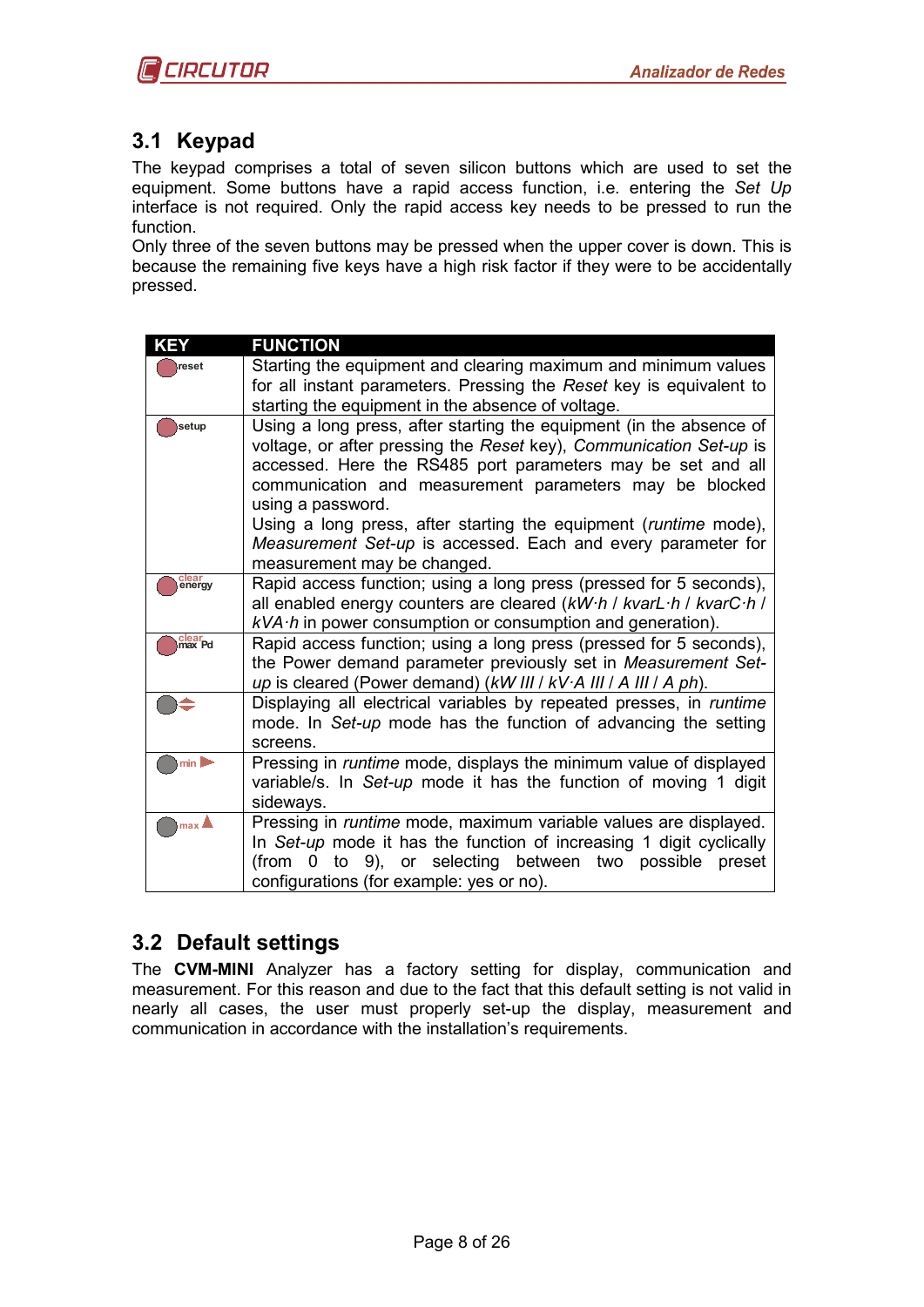

### **3.2.1 Default display**

<span id="page-8-0"></span>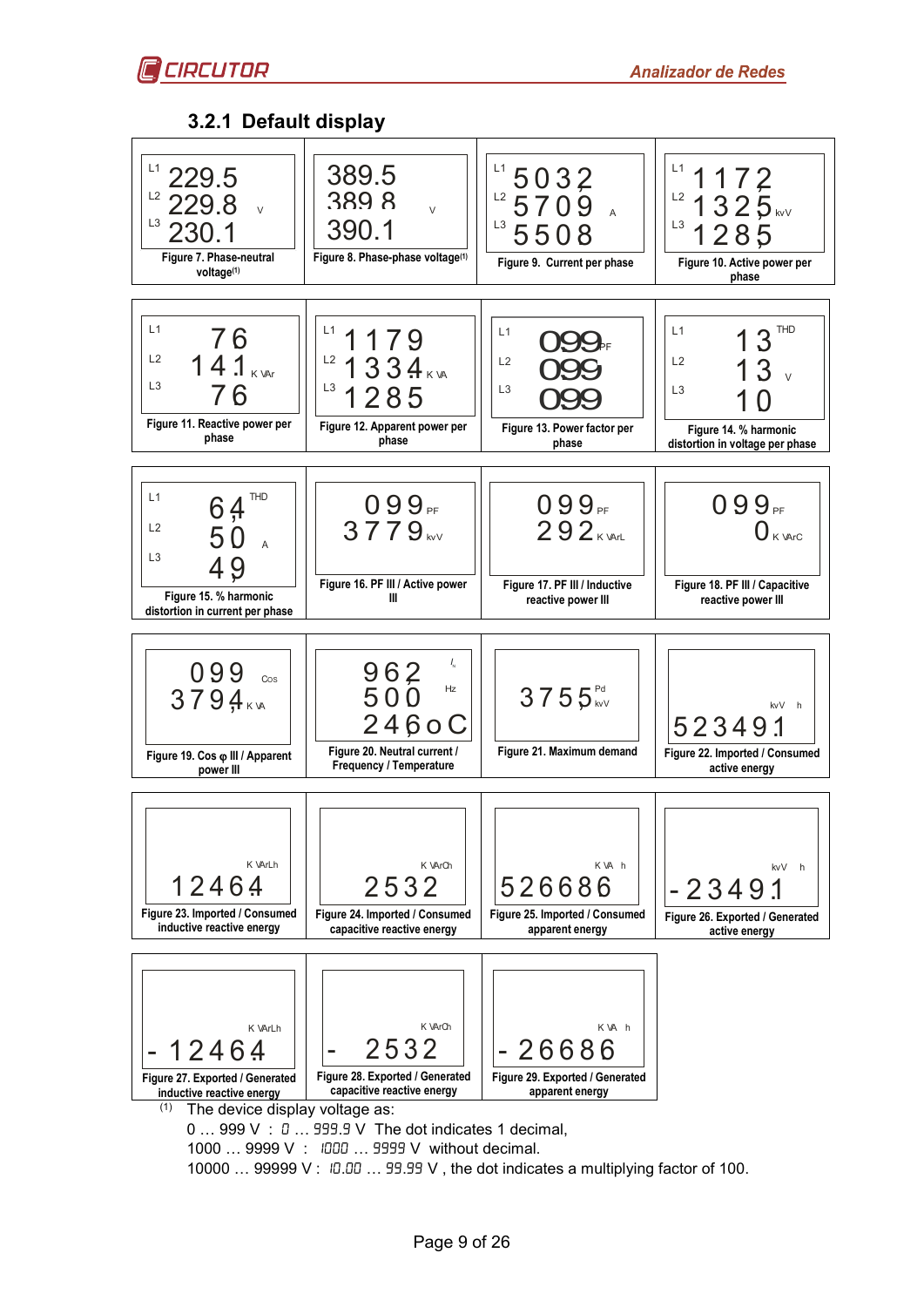# <span id="page-9-0"></span>**3.2.2 LED Indicators**

The CVM-MINI power analyzer is supplied with two LED indicators which give information on the status of:

| <b>LED</b>     | <b>FUNCTION</b>                                                   |  |  |  |  |
|----------------|-------------------------------------------------------------------|--|--|--|--|
| $\bigcirc$ CPU | The slow flashing of the LED CPU shows that the equipment has     |  |  |  |  |
|                | auxiliary power supply and is operative.                          |  |  |  |  |
|                | The rapid flashing of the LED CPU shows that there is an internal |  |  |  |  |
|                | problem with the start up software.                               |  |  |  |  |
| <b>COMM</b>    | The slow flashing of the COMM LED shows that the equipment is     |  |  |  |  |
|                | communicating with a master peripheral via its RS485              |  |  |  |  |
|                | communications port. The CVM-MINI power analyzer's                |  |  |  |  |
|                | communications protocol is Modbus RTU.                            |  |  |  |  |

# <span id="page-9-1"></span>**4 SETTING SET-UP**

The **CVM-MINI** power analyzer has two very different *Set-up* configurations which can set the parameters for all the measurement and communication settings.

Measurement set-up: All parameterisation of the equipment's measurements are carried out from this menu; voltage display (phase-neutral or phase-phase voltages and current transformer ratios, setting the power demand meter, setting the start page, backlight setting, returning the energy counters to zero and maximum demand, type of harmonic distortion and setting the transistor outputs.

Communication set-up: All of the analyzer's RS485 RTU Modbus communications are parameterised from this set-up menu. Also the option to enter a password to protect previous data settings in both *Set-ups* is possible from this menu.

# <span id="page-9-2"></span>**4.1 Measurement Set-up**

The measurement parameters for the **CVM-MINI** and all its functions are changed from this menu (according to type); it may start the eight energy meters and reset maximum demand (Pd), maximums and minimums recorded.

The analyzer does not store the setting changes until all of the setting has been finished; the analyzer does not store the changes to the settings until the whole setting program has been completed. If  $\Box^{\text{rest}}$  is pressed before the end of the setting, the setting entered is not stored in the memory.

To access MEASUREMENT Set-Up the SETUP key has to be pressed with a long press with the equipment started until setting mode is entered.

On entering setting mode, the message "SETUP loc", or as a default "SETUP unlo" is displayed for a few seconds indicating that it is in setting and is informing of their status (locked or unlocked respectively).

SETUP unlo: on entering setting mode it is possible to view and change the setting. SETUP loc: on entering setting mode it is possible to view the parameterisation but it is not possible to change it.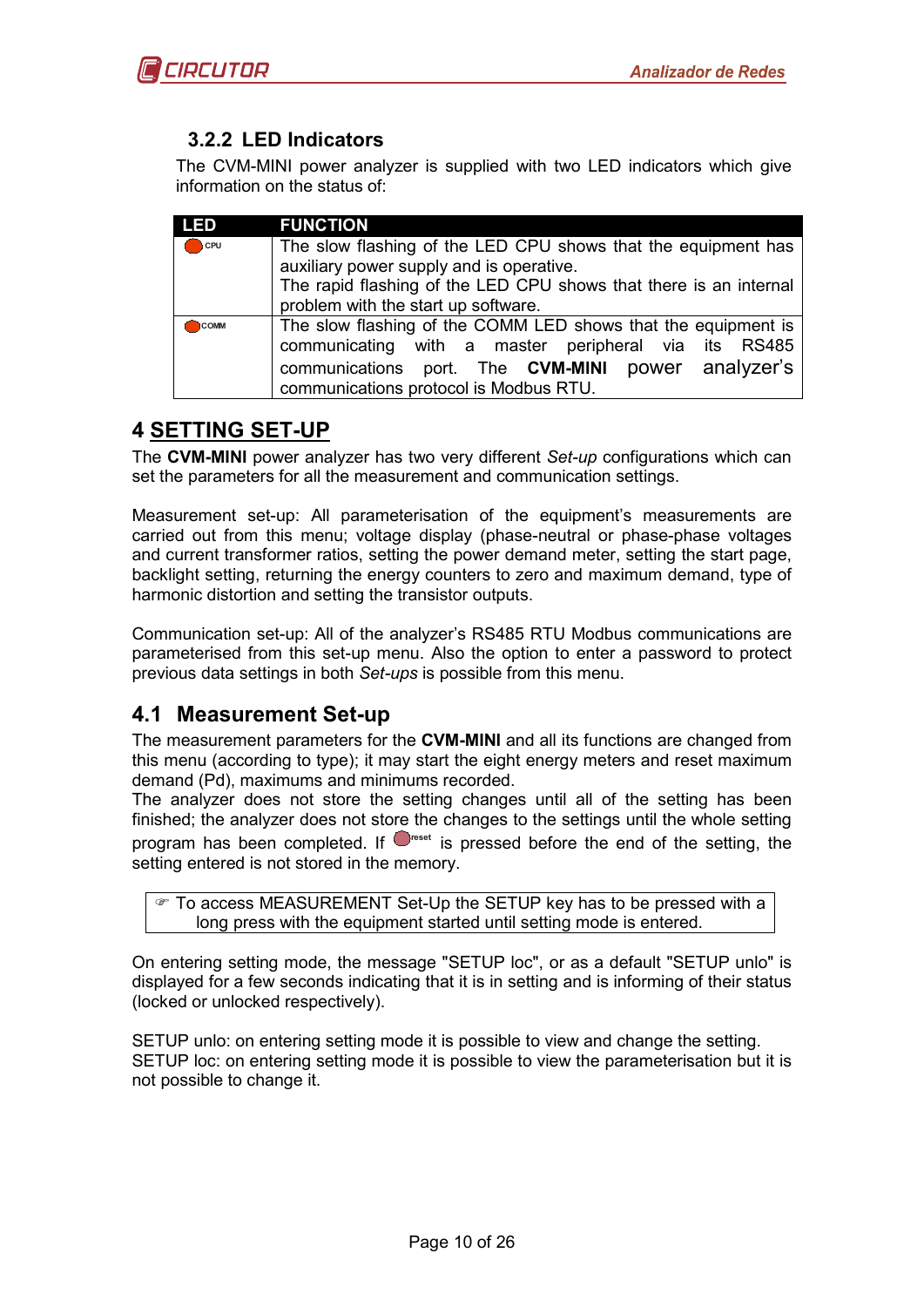### <span id="page-10-0"></span>**4.1.1 Transformation Ratios**

<span id="page-10-1"></span>This menu accesses the voltage and current ratios and the voltage and current primary and secondary may be changed.

#### **4.1.1.1 Voltage primary value**

The display shows "set PriU" followed by six digits; these allow the setting of the transformer voltage primary.

To write or change the voltage transformer primary value, repeatedly press the **O** max **A** key increasing the value of the digit which is flashing at the time.

When the required value is on the screen, move on to the following digit by pressing **min** , to change the remaining values.

When the last digit has been changed, press  $\bullet$  in to move back to the first digit, allowing the previously set values to be changed again. To enter the data and access the next setting process, press  $\bullet\bullet$ .



#### <span id="page-10-2"></span>**4.1.1.2 Voltage secondary value**

The display shows "set SecU" followed by three digits; these allow the setting of the transformer voltage secondary.

To write or change the voltage transformer secondary value, repeatedly press the **max** key increasing the value of the digit which is flashing at the time.

When the required value is on the screen, move on to the following digit by pressing **min** , to change the remaining values.

When the last digit has been changed, press  $\bullet$  in to move back to the first digit, allowing the previously set values to be changed again. To enter the data and access the next setting step, press  $\bullet \bullet$ .



**Figure 31. Secondary voltage ratio**

#### <span id="page-10-3"></span>**4.1.1.3 Current primary value**

The display shows "set PrIA" followed by five digits; these allow the setting of the transformer current primary.

To write or change the current primary value, repeatedly press the **max** key increasing the value of the digit which is flashing at the time.

When the required value is on the screen, move on to the following digit by pressing **min** , to change the remaining values.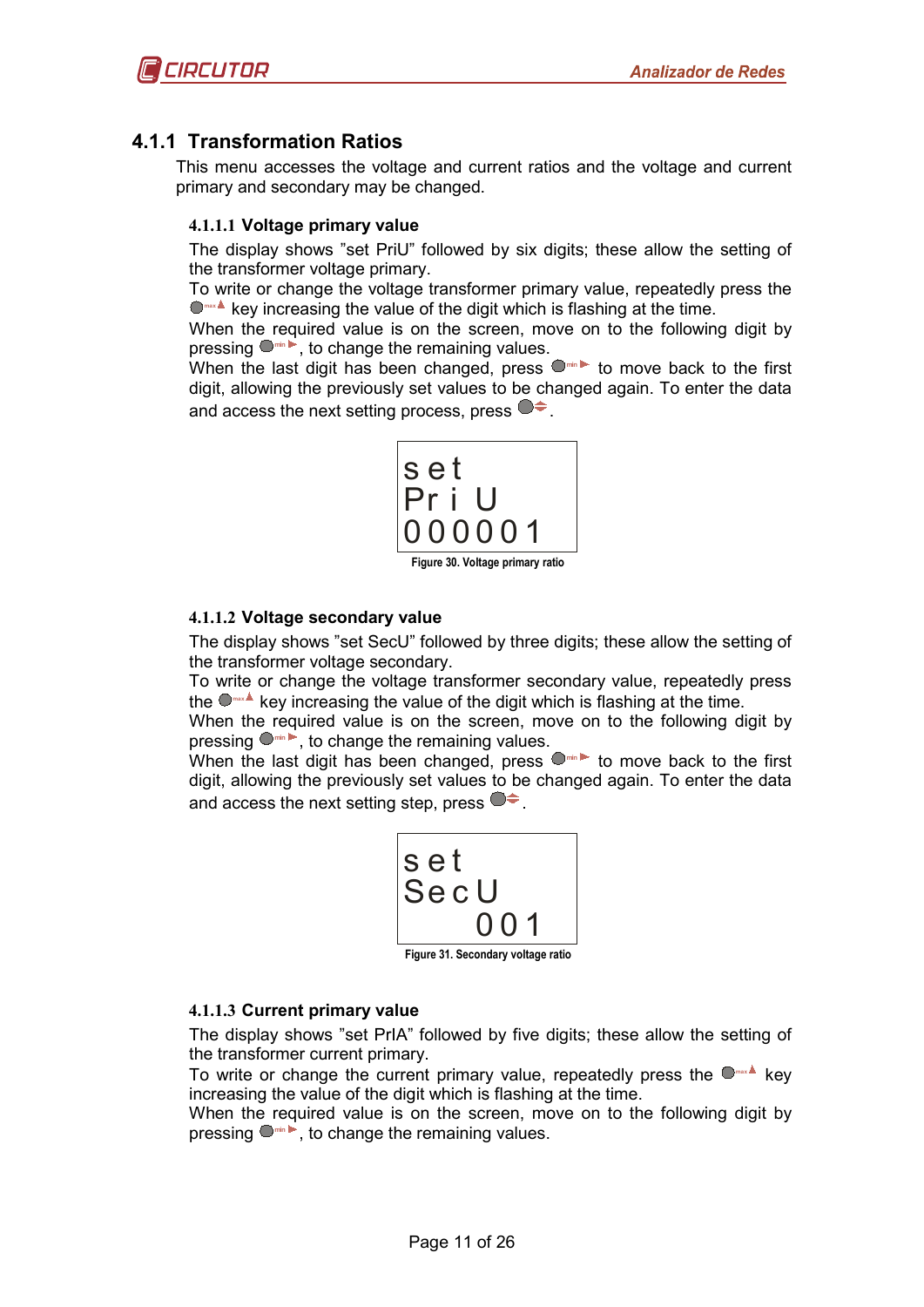

When the last digit has been changed, press  $\bullet$ <sup>min</sup> to move back to the first digit, allowing the previously set values to be changed again. To enter the data and access the next setting step, press  $\bullet\bullet$ .



**Figure 32. Current primary ratio**

#### <span id="page-11-0"></span>**4.1.1.4 Current secondary value**

Due to the fact that the **CVM-MINI** analyzer has a double scale for measuring the current secondary, the secondary to be measured by the analyzer must be set (I*N* /1A or I*<sup>N</sup>* /5A).

To select one of the two display measurement options, press the **max** key and the two options will alternate. Once the required secondary of current has been selected, press the  $\bullet \leftarrow$  key to enter the data and access the next setting step.





<span id="page-11-1"></span>**Figure 33. Current secondary value I***<sup>N</sup>* **/5A Figure 34. Current secondary value I***<sup>N</sup>* **/1A**

# **4.1.2 Measurement in 2 or 4 quadrants**

The **CVM-MINI** power analyzer may measure in two quadrants (power consumption), or in four quadrants (power consumption and generation). If measurements are only to be taken in power consumption, the two quadrant option is recommended to avoid exported or generated energies being displayed (*-kW·h* / *-kvarL·h* / *-kvarC·h* / *-kVA·h*).

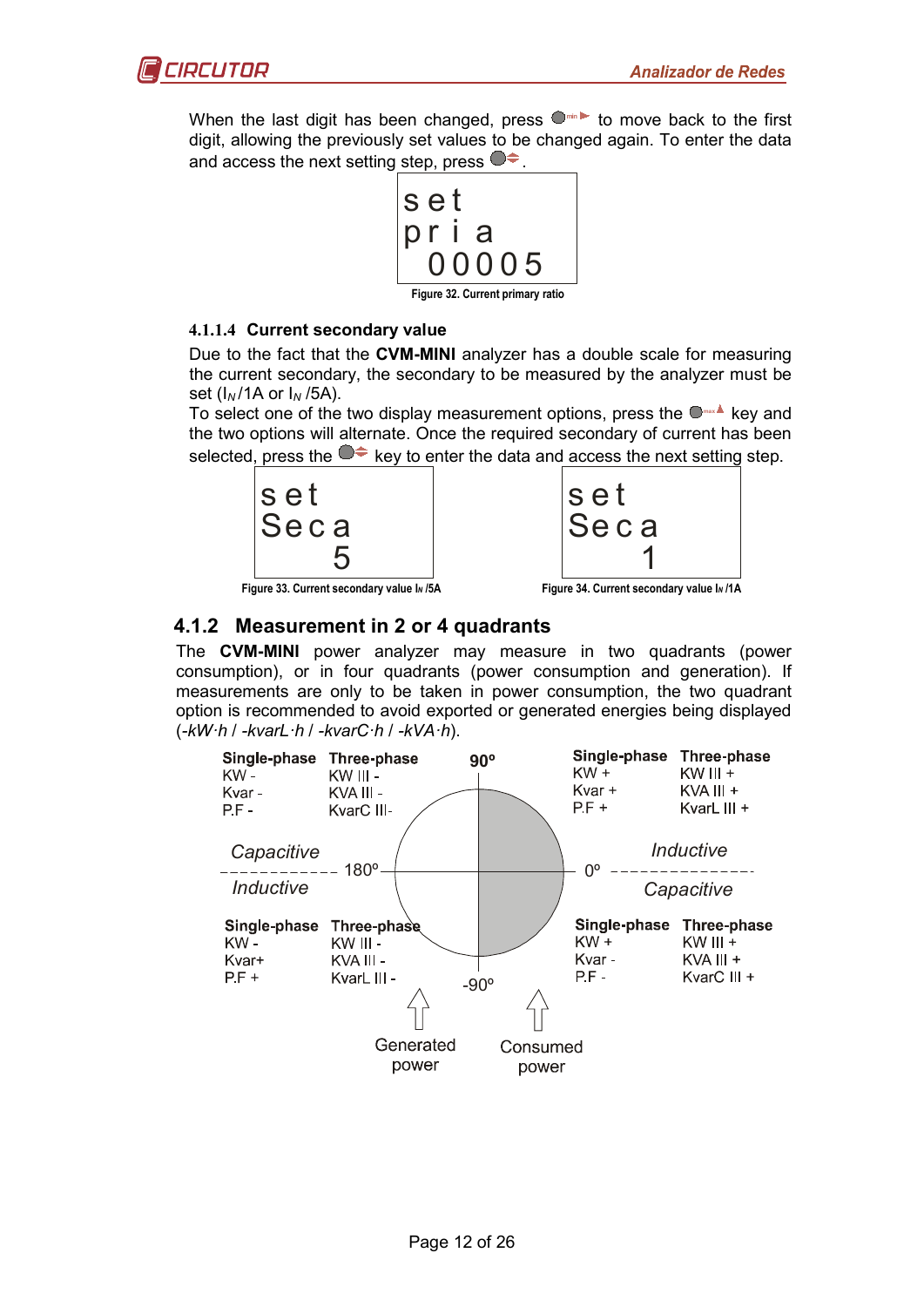

To select one of the two display options (2 or 4 measurement quadrants), press the **max** key and the two options will alternate. Once the required option is selected, press the  $\bullet \bullet$  key to enter the data and access the next setting step.



# <span id="page-12-0"></span>**4.1.3 Power demand meter parameterisation**

The **CVM-MINI** power demand meter is the integration in the time of a preset instant parameter. The amplitude of this window is preset by the integration time.

#### <span id="page-12-1"></span>**4.1.3.1 Integrated parameter**

The display shows "Pd Code" followed by two digits which identify the code or variable to be integrated as Maximum Demand.

To select one of the four integration parameters available, press the **max** key and the four options will alternate in turn. Once the required option is selected, press the  $\bullet\bullet$  key to enter the data and access the next setting step.



If "Pd Code 00" is selected, the instant integration of the power demand meter will be deactivated.

#### <span id="page-12-2"></span>**4.1.3.2 Integration period**

The Integration Period of the power demand meter may vary between a minimum of 1 minute up to a maximum of 60 minutes.

To write or change the integration time value, repeatedly press the **max** key increasing the value of the digit which is flashing at the time.

When the required value is on the screen, move on to the following digit by pressing **min** , to allow the remaining values to be changed.

When the last digit has been changed, press  $\bullet$  in to move back to the first digit, allowing the previously set values to be changed again. To enter the data and access the next setting step, press  $\bullet \bullet$ .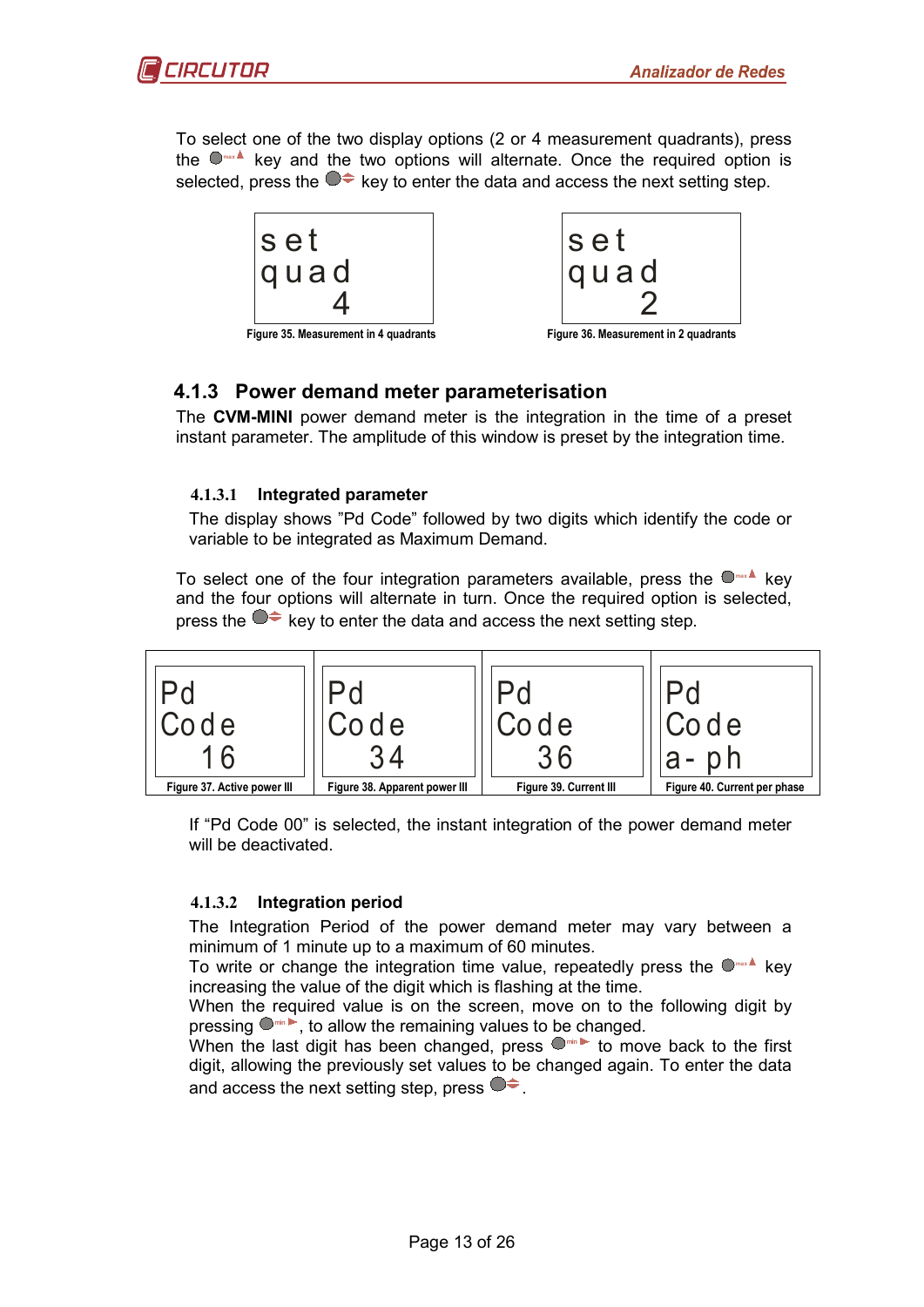#### <span id="page-13-0"></span>**4.1.3.3 Clearing power demand meter value**

To clear or save maximum demand, press the  $\Box$ **hax** key and the two options will alternate. Once the required option is selected, press the  $\bullet \bullet$  key to enter the data and access the next setting step.





**Figure 41. No-clearing power demand meter value Figure 42. Clearing power demand meter value**

# <span id="page-13-2"></span><span id="page-13-1"></span>**4.1.4 Display and backlight**

#### **4.1.4.1 Selection of screens to be displayed**

Due to the fact that the **CVM-MINI** power analyzer has a large number of default screens (as shown in section [3.2.1](#page-8-0) [Default display\)](#page-8-0), the user has the option of setting a personalised display by selecting screens to be displayed.

The display shows as default "def page yes"; the  $\Box$ **mx** key has to be pressed to proceed to the personalised display option. The analyzer will show "def page no" on the screen; to enter the data and proceed to this setting, press  $\bullet \bullet$ . Once the personalisation option has been entered, by using  $\bullet \leftarrow$  key the screens shown in section [3.2.1](#page-8-0) [Default display](#page-8-0) will be displayed in turn. By using the  $\bullet$ <sup>max</sup> button, the screen to be displayed is selected. Select "yes" or "no" respectively.

#### <span id="page-13-3"></span>**4.1.4.2 Selection of start page**

In order to select the equipment's preferred start up screen, repeatedly press the **max** key up to display the screen to be selected. Once the required option is selected, press the  $\bullet \bullet$  key to enter the data and access the next setting step.

| $\mathcal{F}_{\mathbf{q}}^{\mathbf{q}'}$<br>$\frac{1}{\sqrt{2}}\sum_{i=1}^{n}$ | e t<br>S                   |  |
|--------------------------------------------------------------------------------|----------------------------|--|
|                                                                                | L.<br>T<br>71<br>$\cdot$ . |  |
|                                                                                | a<br>е<br>Q                |  |

**Figure 43. Select preferred page**

Rotating function: Using the rotating display function, the Power analyzer automatically displays every available screen for five seconds each.

The  $\bullet\bullet$  must be used to enter the rotating display function when all electrical parameters are flashing at the same time.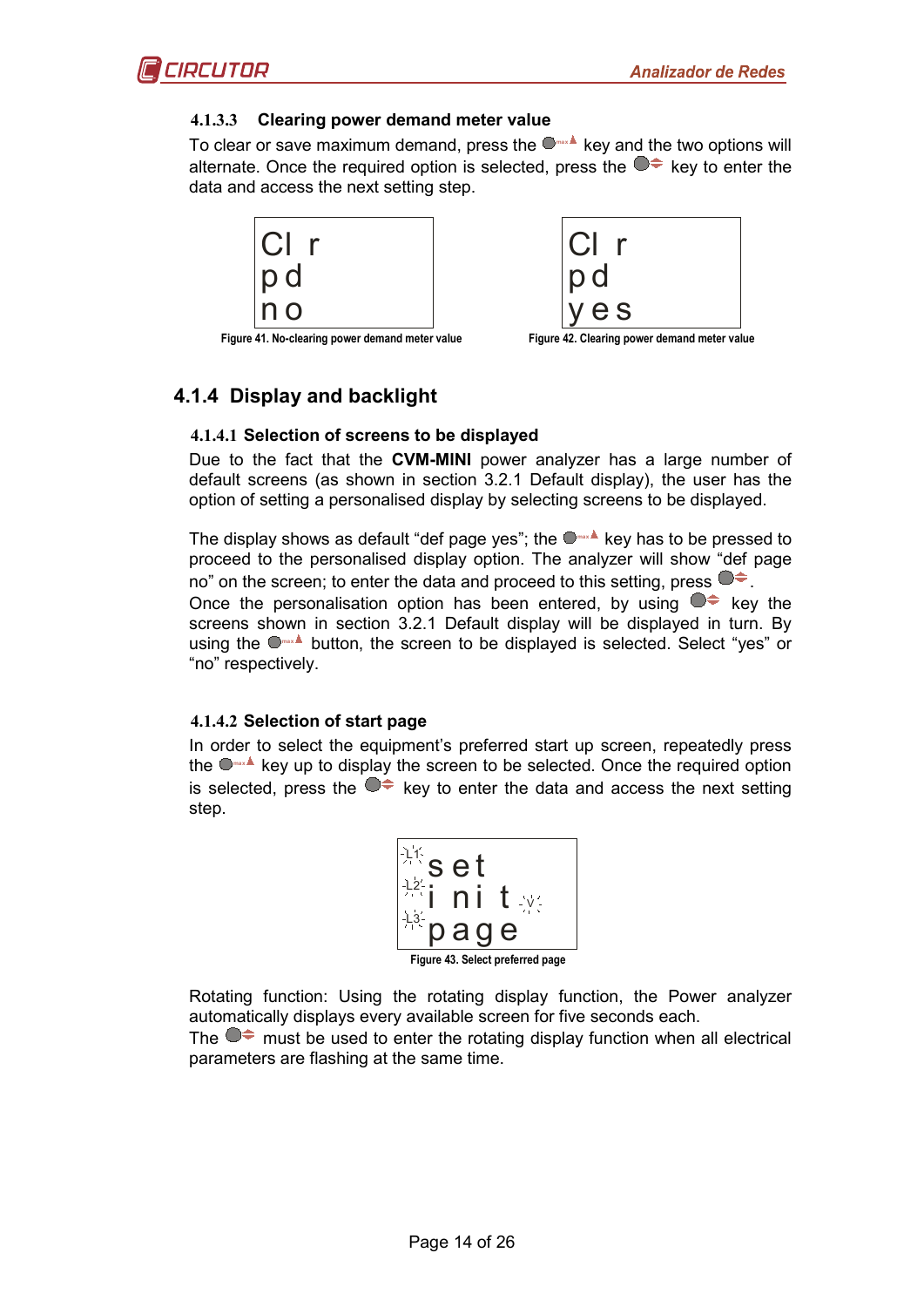#### <span id="page-14-0"></span>**4.1.4.3 Backlight (Backlit display)**

The time in which the back lighting will be on after the last use is set by using the keypad in this menu. The display is permanently on if 00 is set.

### <span id="page-14-1"></span>**4.1.5 Clearing energy meter values**

Clearing energy meters refers to the four consumed or imported energy meters. To select clear these meters of *kw·h*, press the  $\bullet$  key and the two options will alternate. Once the required option is selected, press the  $\bullet \bullet$  key to enter the data and access the next setting step.





# <span id="page-14-2"></span>**4.1.6 Setting THd or d**

*Harmonic distortion rate* measurements may be made using two measurement options: the effective value or the fundamental value.

To select one of the two calculation options, press the **max** key and the two options will alternate. Once the required option is selected, press the  $\bullet\bullet\bullet$  key to enter the data and access the next setting step.





**fundamental value**

# <span id="page-14-3"></span>**4.1.7 Digital output for the transistor (2)**

Two types of setting may be made using the **CVM-MINI's** digital transistor outputs:

- Impulse per n *kW·h* or *kvar·h* (Energy*)*: the value for the energy consumed or generated may be set to generate an impulse.
- Alarm condition: associates a parameter to a digital output, setting a maximum, minimum and delay (*delay*) for the trip condition.

In the event that no condition needs to be set, the 00 code is typed and entered using the  $\bullet \bullet$  key.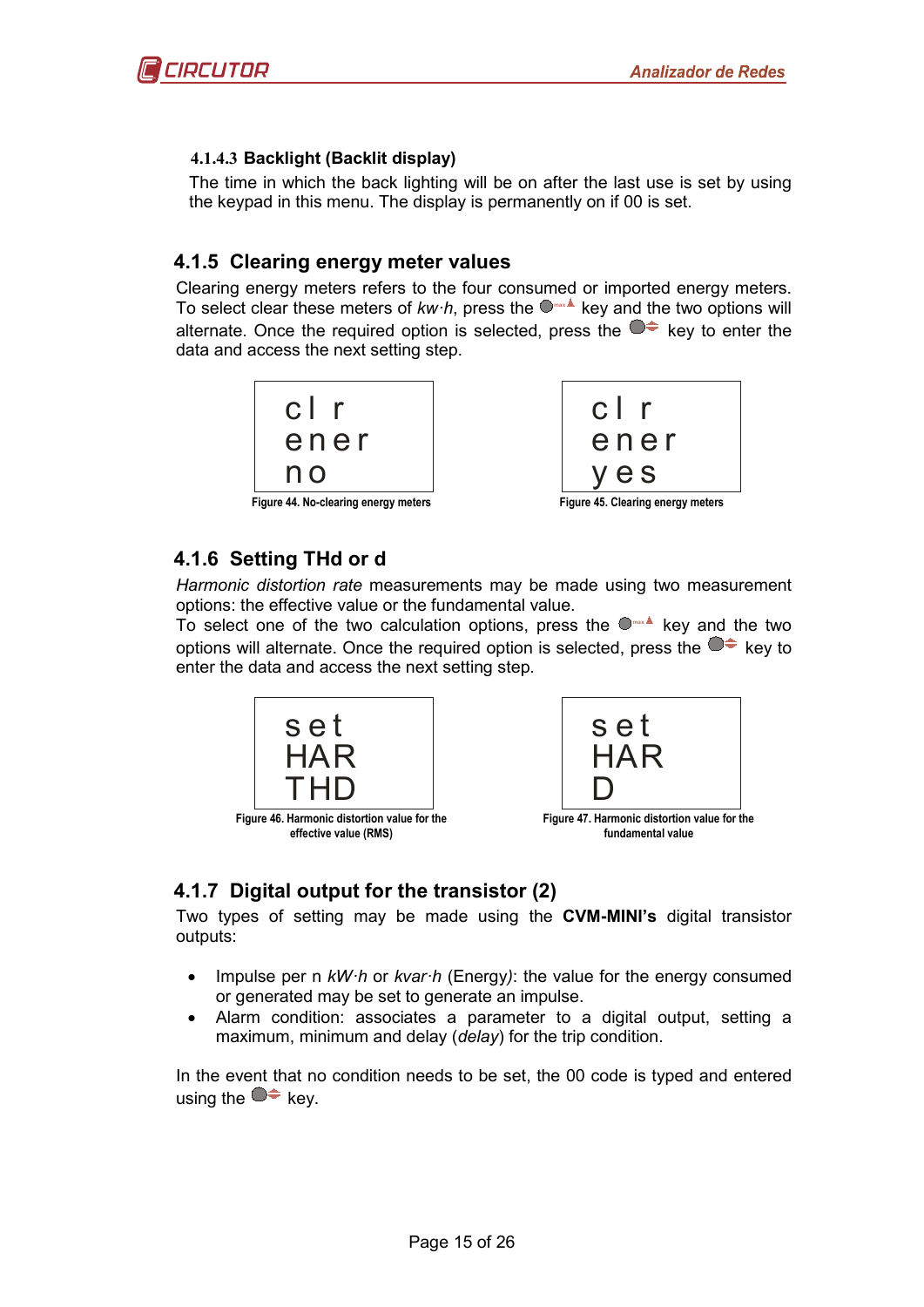#### <span id="page-15-0"></span>**4.1.7.1 Impulse per n KW·h or Kvar·h consumed or generated**

In order to generate an impulse for consumed *n kW·h*, the energy meter to be used has to be selected:

| <b>PARAMETER</b>                         | <b>SYMBOL</b>            | <b>CODE</b>     |
|------------------------------------------|--------------------------|-----------------|
| Active energy III                        | $kW$ $h$ $lll$           | 31              |
| Inductive reactive energy III            | KvarL $\cdot$ h III      | 32 <sup>°</sup> |
| Capacitive reactive energy III           | KvarC·h III              | 33              |
| Apparent energy III                      | $kVA·h$ III              | 44              |
| Active energy generated III              | $kW$ $h$ III (-)         | 45              |
| Inductive reactive energy generated III  | KvarL $\cdot$ h III (-)  | 46              |
| Capacitive reactive energy generated III | Kvar $C \cdot h$ III (-) | 47              |
| Apparent energy generated III            | $kVA \cdot h$ III $(-)$  | 48              |

Once the energy code has been selected and entered using the  $\bullet\bullet\bullet$  key, the watts·time per impulse is entered or as a default, kilowatts·time per impulse.

For entering the watts time rate per impulse, repeatedly press the  $\Box$ **max** key increasing the value of the digit which is flashing at the time.

When the required value is on the screen, move on to the following digit by pressing  $\bullet$ <sup>th</sup>, to allow the remaining values to be changed.

When the last digit has been changed, press  $\bullet$ <sup>th</sup> to move back to the first digit, allowing the previously set values to be changed again. To enter the data and access the next setting step, press  $\bullet\bullet$ .



**Figure 48. Watts / impulse**

#### <span id="page-15-1"></span>**4.1.7.2 Alarm condition**

In order to link an alarm condition to an energy parameter, the code for the selected parameter has to be entered. A list of electrical parameters and their codes is shown below.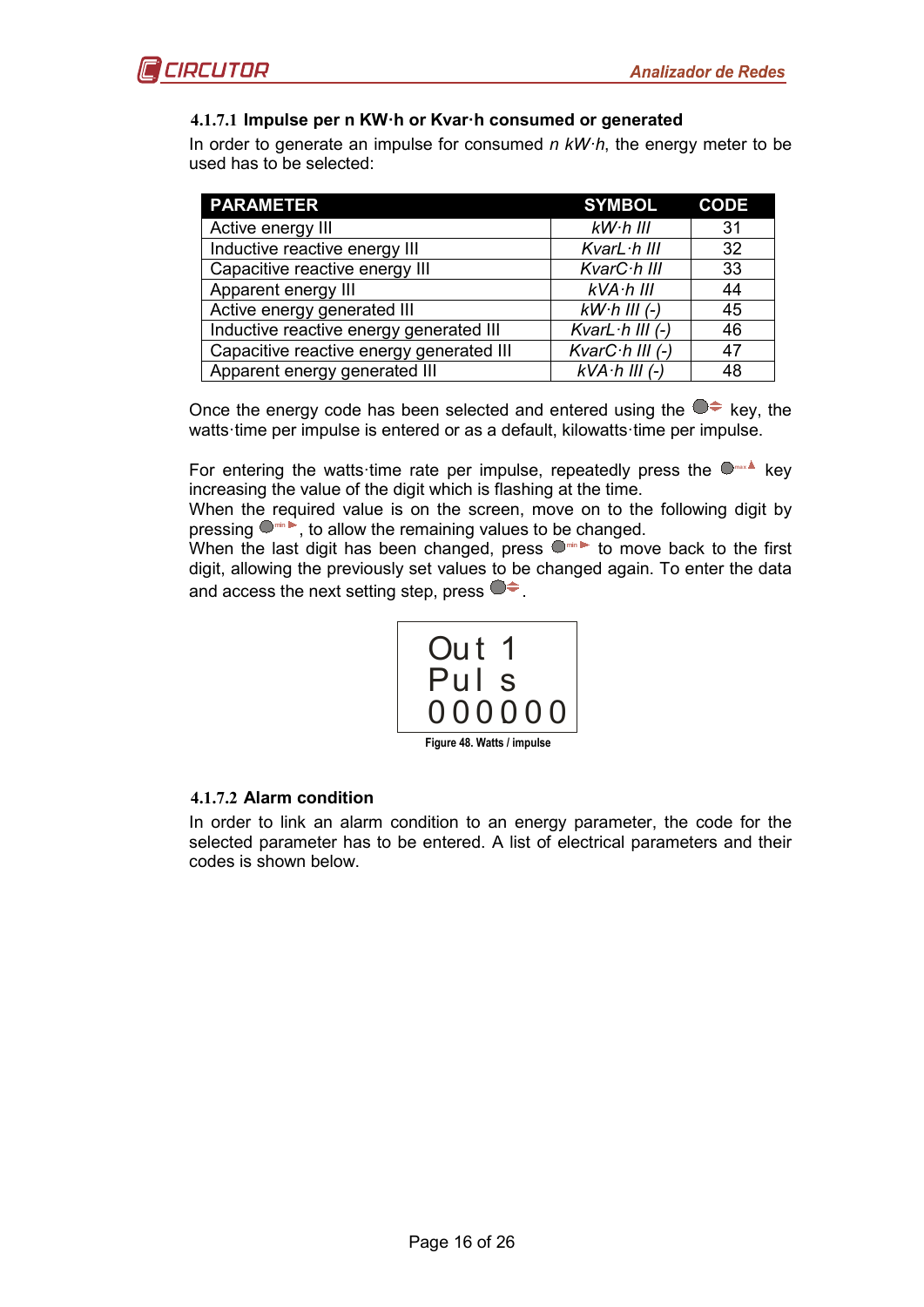| <b>PARAMETER</b>      |                 | PHASE SYMBOL      | <b>CODE</b>     |
|-----------------------|-----------------|-------------------|-----------------|
| Phase-neutral voltage | L1              | V <sub>1</sub>    | 01              |
| Current               | L1              | A <sub>1</sub>    | 02              |
| Active power          | L1              | kW1               | 03              |
| Reactive power L/C    | L1              | KvarL/C 1         | 04              |
| Apparent power        | L1              | kV·A              | 38              |
| Power factor          | L1              | PF <sub>1</sub>   | 05              |
| % THD V               | L1              | THD V1            | 25              |
| % THD A               | L1              | THD A1            | 28              |
| Phase-neutral voltage | L2              | V <sub>2</sub>    | 06              |
| Current               | L2              | A <sub>2</sub>    | 07              |
| Active power          | L2              | kW <sub>2</sub>   | 08              |
| Reactive power L/C    | L2              | KvarL/C 2         | 09              |
| Apparent power        | L2              | kV·A              | 39              |
| Power factor          | $\overline{L2}$ | PF <sub>2</sub>   | $\overline{10}$ |
| % THD V               | L2              | THD <sub>V2</sub> | 26              |
| % THD A               | L2              | THD A2            | 29              |
| Phase-neutral voltage | L <sub>3</sub>  | V3                | $\overline{11}$ |
| Current               | L <sub>3</sub>  | $A_3$             | 12              |
| Active power          | L <sub>3</sub>  | kW3               | 13              |
| Reactive power L/C    | L <sub>3</sub>  | KvarL/C 3         | 14              |
| Apparent power        | L3              | kV·A              | 40              |
| Power factor          | L <sub>3</sub>  | PF <sub>3</sub>   | 15              |
| % THD V               | L <sub>3</sub>  | THD V3            | 27              |
| % THD A               | L <sub>3</sub>  | THD A3            | 30              |
| Temperature           | ۰               | °C                | 41              |

| <b>PARAMETER</b>          | <b>SYMBOL</b>          |    | <b>CODE PARAMETER</b>      | <b>SYMBOL</b>   | <b>CODE</b> |
|---------------------------|------------------------|----|----------------------------|-----------------|-------------|
| Active power III          | kW III                 | 16 | $\cos \varphi$ three-phase | $cos \varphi$   | 19          |
| Inductive power III       | kvarL III              | 17 | Power factor III           | PF III          | 20          |
| Capacitive power III      | kvarC III              | 18 | Frequency                  | Hz              | 21          |
| Active energy             | kW·h                   | 31 | L1-L2 Voltage              | V <sub>12</sub> | 22          |
| Inductive reactive energy | $K \vee$ arh $\cdot L$ | 32 | L2-L3 Voltage              | V 23            | 23          |
| Capacit. reactive energy  | Kvarh C                | 33 | L3-L1 Voltage              | V <sub>31</sub> | 24          |
| Apparent power III        | kV·A III               | 34 | Temperature                | °C              | 41          |
| Maximum demand            | $Md$ ( $Pd$ )          | 35 | Maximum demand L1          | $Md$ ( $Pd$ )   | $35*$       |
| <b>Current III</b>        | AIII                   | 36 | Maximum demand L2          | $Md$ ( $Pd$ )   | $42*$       |
| Neutral current           | ΙN                     | 37 | Maximum demand L3          | Md (Pd)         | $43*$       |

\* Variables only valid if the Maximum Demand for current has been set per phase.

There are also some codes which refer to the three-phases at the same time (Function OR). If one of these variables has been selected, the alarm will go off when any of the three-phases, or all three at the same time, match the preset conditions.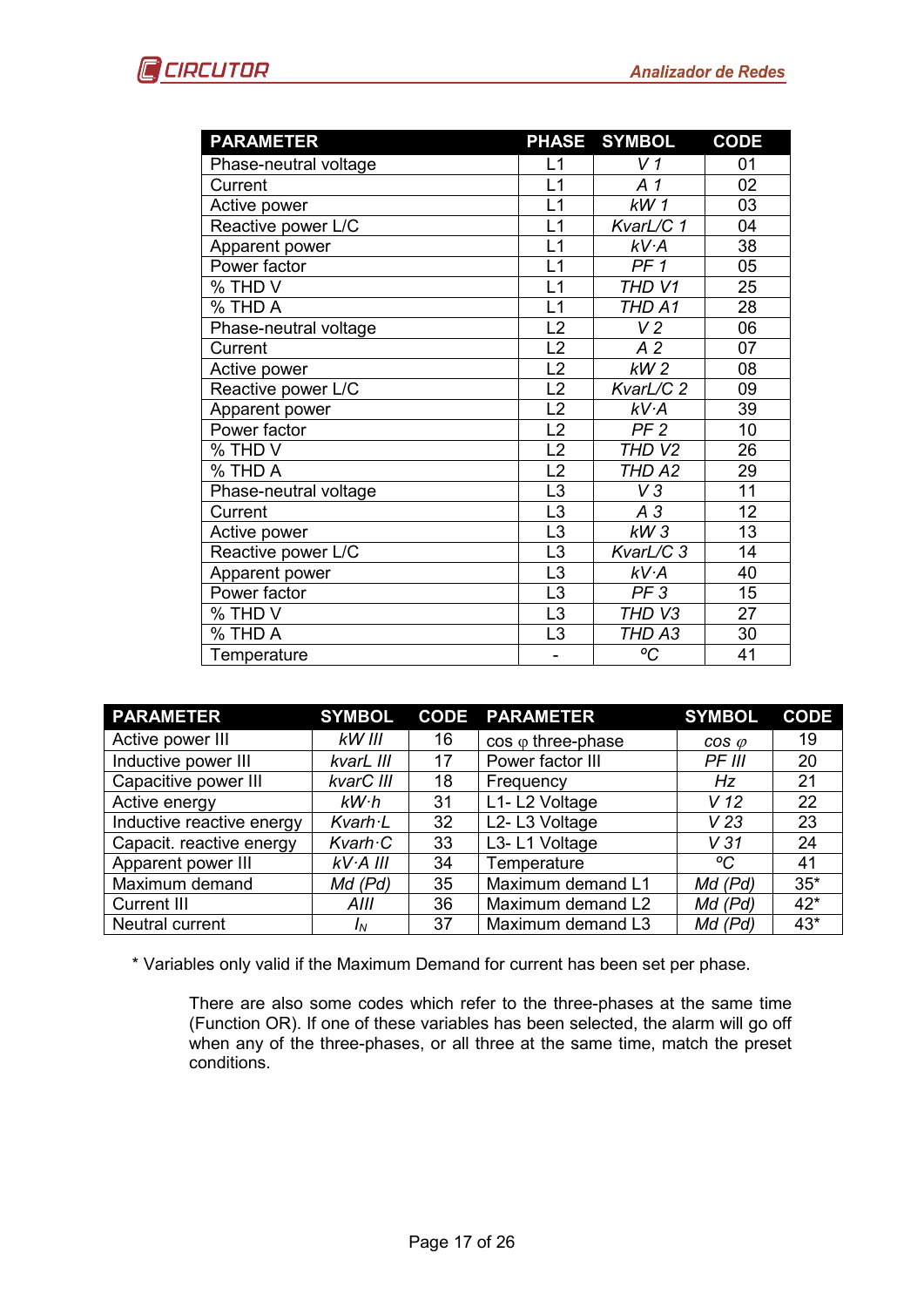| <b>PARAMETER</b>      | <b>SYMBOL</b>               | <b>CODE</b> |
|-----------------------|-----------------------------|-------------|
| Phase-neutral voltage | V1/V2/V3                    | 90          |
| Current               | A1/A2/A3                    | 91          |
| Active power          | kW1 / kW2 / kW3             | 92          |
| Reactive power        | Kvar1 / kvar2 / kvar3       | 93          |
| Apparent power        | $kV$ A1 / $kV$ A2 / $kV$ A3 | 98          |
| Power factor          | PF1/PF2/PF3                 | 94          |
| Phase-phase voltage   | V12 / V23 / V31             | 95          |
| % THD V               | Thd1 / Thd2 / Thd3 V        | 96          |
| % THD I               | Thd1 / Thd2 / Thd3 A        | 97          |

Once the Alarm Condition code has been selected and the data entered using the  $\bullet\neq$  key, the *maximum value*, *minimum value* and the *delay* in seconds (hysteresis) for the alarm condition must be entered.

For entering the maximum, minimum and hysteresis values, repeatedly press the **max** key increasing the value of the digit which is flashing at the time.

When the required value is on the screen, move on to the following digit by pressing **min** , to allow the remaining values to be changed.

When the last digit has been changed, press  $\bullet$  in to move back to the first digit, allowing the previously set values to be changed again. In order to enter one of the pieces of data, press the  $\bullet \bullet$  key. Once the delay has been set, press the  $\bullet\bullet$  key entering the data and ending the setting.







**Figure 49. Maximum value Figure 50. Minimum value Figure 51. Hysteresis / Delay**

Setting the number 2 digital output is shown on the display as "Out 2". This must be set by using the settings shown below.

| $MIN +$ | MAX +<br>max > min  | ON<br><b>ON</b><br><b>OFF</b><br>Min<br>Max<br>0                 |
|---------|---------------------|------------------------------------------------------------------|
| $MIN +$ | MAX +<br>max < min  | <b>OFF</b><br><b>ON</b><br><b>OFF</b><br>Min<br>Max<br>0         |
| MIN --  | MAX +               | ON<br>ON<br><b>OFF</b><br>$==$<br>Min<br>Max<br>0                |
| $MIN +$ | MAX --              | <b>OFF</b><br>OFF.<br>ON<br>Min<br>Max<br>0                      |
| $MIN -$ | MAX --<br>max > min | <b>ON</b><br><b>ON</b><br><b>OFF</b><br>Min<br>Max<br>0          |
| MIN --  | MAX --<br>max < min | <b>OFF</b><br><b>OFF</b><br><b>ON</b><br>====<br>Min<br>Max<br>0 |

Activating the outputs of the programmable values as Maximums and Minimums.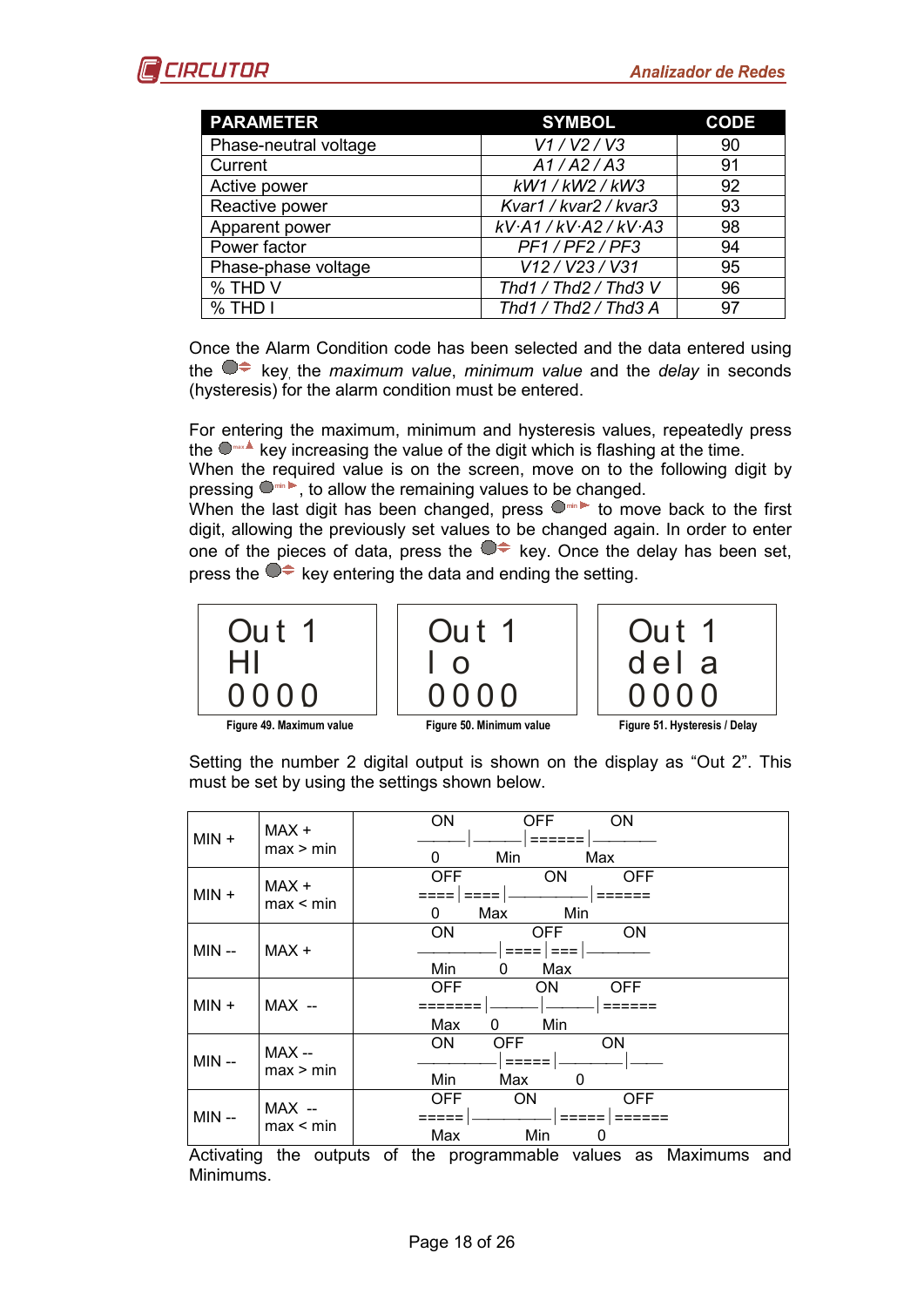# <span id="page-18-0"></span>**4.2 Communication Set-up**

One or more **CVM-MINI** instruments may be connected to a computer or PLC in order to automate a production process or an energy control system. As well as the usual operation of each instrument, this system may centralize data at one single point; for this reason the **CVM-MINI** has an RS-485 communication output.

If more than one instrument is connected to one single series line (RS-485), it is necessary to assign to each a number or address (from 01 to 255) so that the central computer or PLC sends the appropriate requests to these addresses for each peripheral.

From communication *Set-up*, the **CVM-MINI**'s communication parameters may be displayed and/or changed; this may match these parameters to the requirements of the system topologies and/or applications.

The analyzer does not store the setting changes until all of the setting has been finished. If it is *Reset* before the end of the setting, the setting entered is not stored in the memory.

```
 To access the COMMUNICATION Set-up, first press the Reset key and 
    immediately press the Set-up key for a long time to enter a setting.
```
On entering setting mode the message "SETUP inic" appears for a few seconds, informing the user that the equipment has entered communications display or setting mode.

$$
\left|\begin{array}{c} \texttt{set} \\ \texttt{prot} \\ \texttt{bus} \end{array}\right|
$$

**Figure 52. Protocol information**

Using this information screen, the equipment is informing the user that the Communication protocol via the RS-385 series port is standard MODBUS©. To enter setting mode, press the  $\bullet\neq$  key.

# <span id="page-18-1"></span>**4.2.1 Default settings**

This menu option allows the automatic selection of a predefined communication parameter; the default preset parameters are: Peripheral number 1, speed 9,600 bps, parity NO, data bits 8 and stop bit 1.

If a different preset communication setting is not required, "no" should be selected.

To select one of the two options, just press the  $\Box$ **xax** key and the two options will alternate. Once the required option is selected, press the  $\bullet \bullet$  key to enter the data and access the next setting step.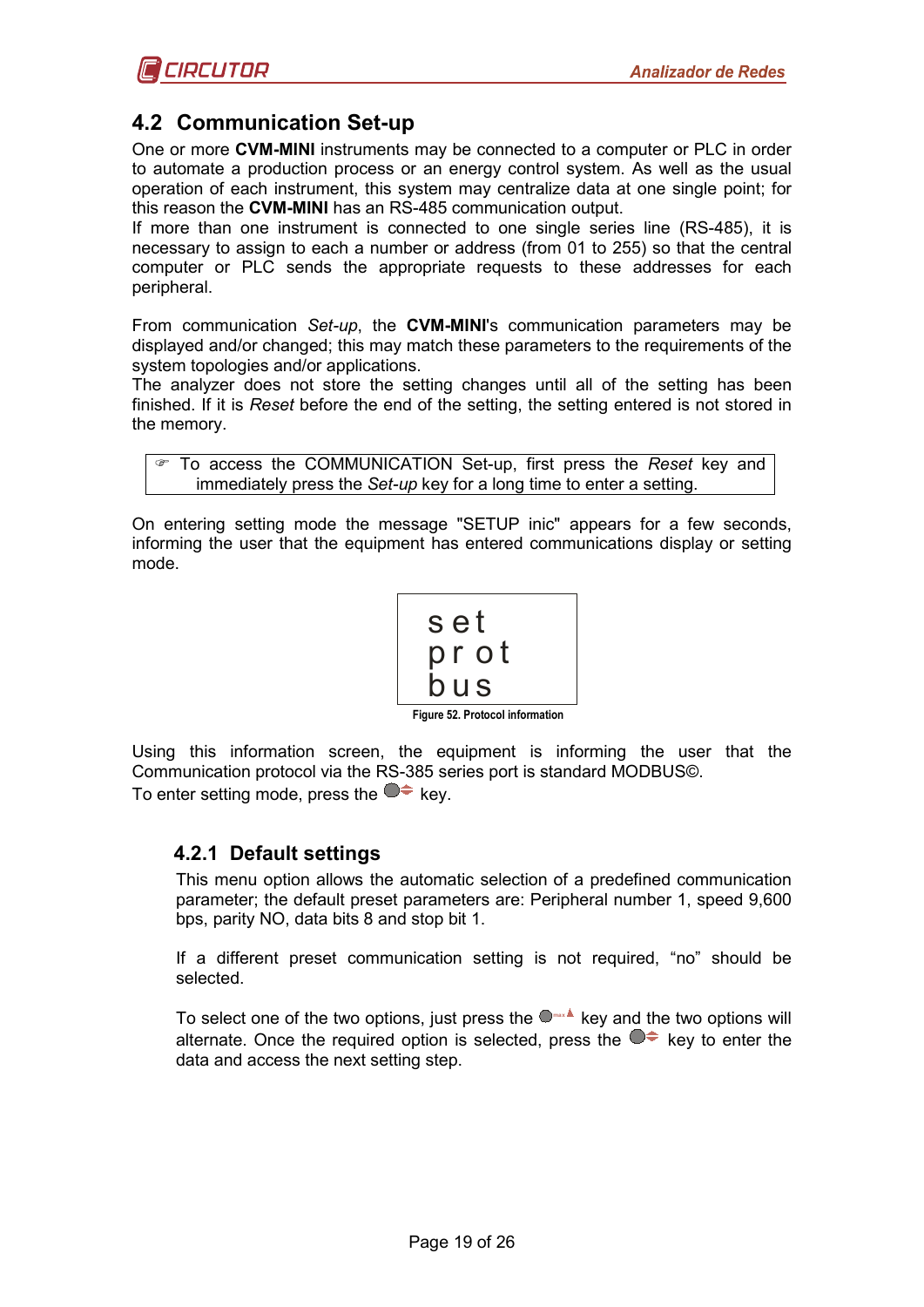

# <span id="page-19-0"></span>**4.2.2 Peripheral number**

The peripheral number varies between 0 and 255 (0 and FF in hexadecimal).

To write or change the number of the peripheral, repeatedly press the **max** key increasing the value of the digit which is flashing at the time.

When the required value is on the screen, move on to the following digit by pressing **min** , to allow the remaining values to be changed.

When the last digit has been changed, press  $\bullet$  to move back to the first digit, allowing the previously set values to be changed again. To enter the data and access the next setting step, press  $\bullet \bullet$ .



# <span id="page-19-1"></span>**4.2.3 Transmission speed**

The transmission speed of RS485 communication bus may be: 1,200 bps, 2,400 bps, 4,800 bps, 9,600 bps or 19,200 bps. To select one of the transmission speeds available, press the  $\Box$ <sup>xx4</sup> key and the four options will alternate in turn. Once the required option is selected, press the  $\bullet \bullet$  key to enter the data and access the next setting step.

| set                           |  |  |  |  |
|-------------------------------|--|--|--|--|
| baud                          |  |  |  |  |
| 19200                         |  |  |  |  |
| Figure 56. Transmission speed |  |  |  |  |

# <span id="page-19-2"></span>**4.2.4 Parity**

Parity may be selected, even or odd; to select the type of parity, press the  $\bullet$ key and the three options will alternate in turn. Once the required option is selected, press the  $\bullet \bullet$  key to enter the data and access the next setting step.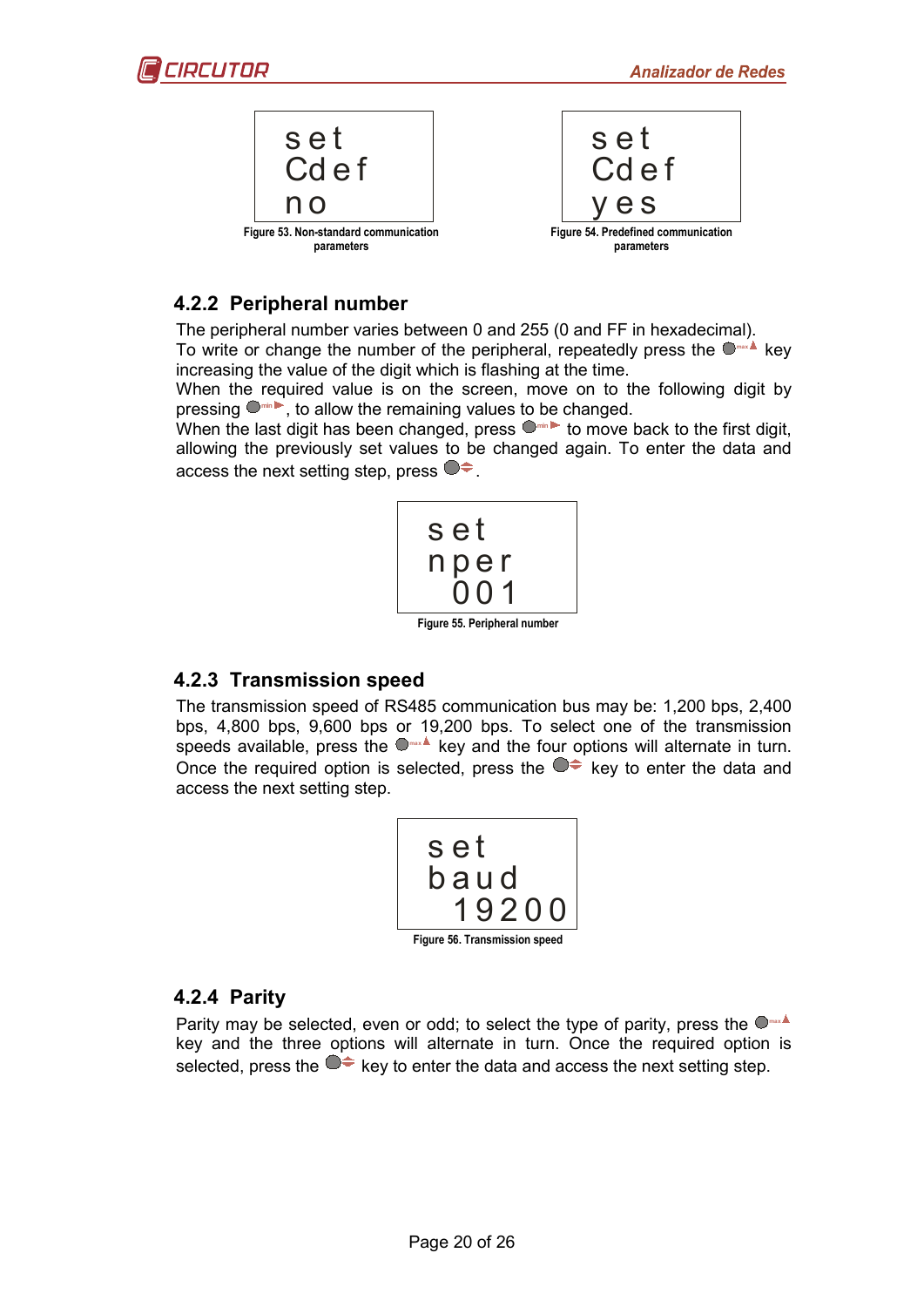$$
\begin{array}{c}\nS e t \\
P a r i \\
\hline\n\text{log} \\
\hline\n\text{Figure 57. Parity}\n\end{array}
$$

# <span id="page-20-0"></span>**4.2.5 Data bits**

7 or 8 data bits may be selected; to select the number of bits, press the  $\Box$ **mx** key and the two options will alternate in turn. Once the required option is selected, press the  $\bullet \bullet$  key to enter the data and access the next setting step.



### <span id="page-20-1"></span>**4.2.6 Stop bits**

1 or 2 stop bits may be selected; to select the number of bits, press the  $\bigcirc^{\text{max}}$  key and the two options will alternate in turn. Once the required option is selected, press the  $\bullet \bullet$  key to enter the data and access the next setting step.

$$
\left\lceil \begin{array}{c} \texttt{set} \\ \texttt{stop} \\ 1 \end{array} \right\rceil
$$

**Figure 59. Stop bits**

# <span id="page-20-2"></span>**4.2.7 Protection of data Set-up using password**

This menu option aims to protect the data set in *Measurement Set-up*. As a default the equipment does NOT protect data with the "unlo" option. By pressing the  $\bullet\bullet$  key the data is entered and setting the equipment is finalised. If, on the other hand, the parameters in *Measurement Set-up* are to be protected, the option "Loc" has to be selected using the  $\bullet$  key and then the  $\bullet \bullet$  key pressed. The protection password as a default will always be 1234; any other password code entered will be incorrect.



For entering the password, repeatedly press the  $\Box$ **Rook Assuments** the value of the digit which is flashing at the time.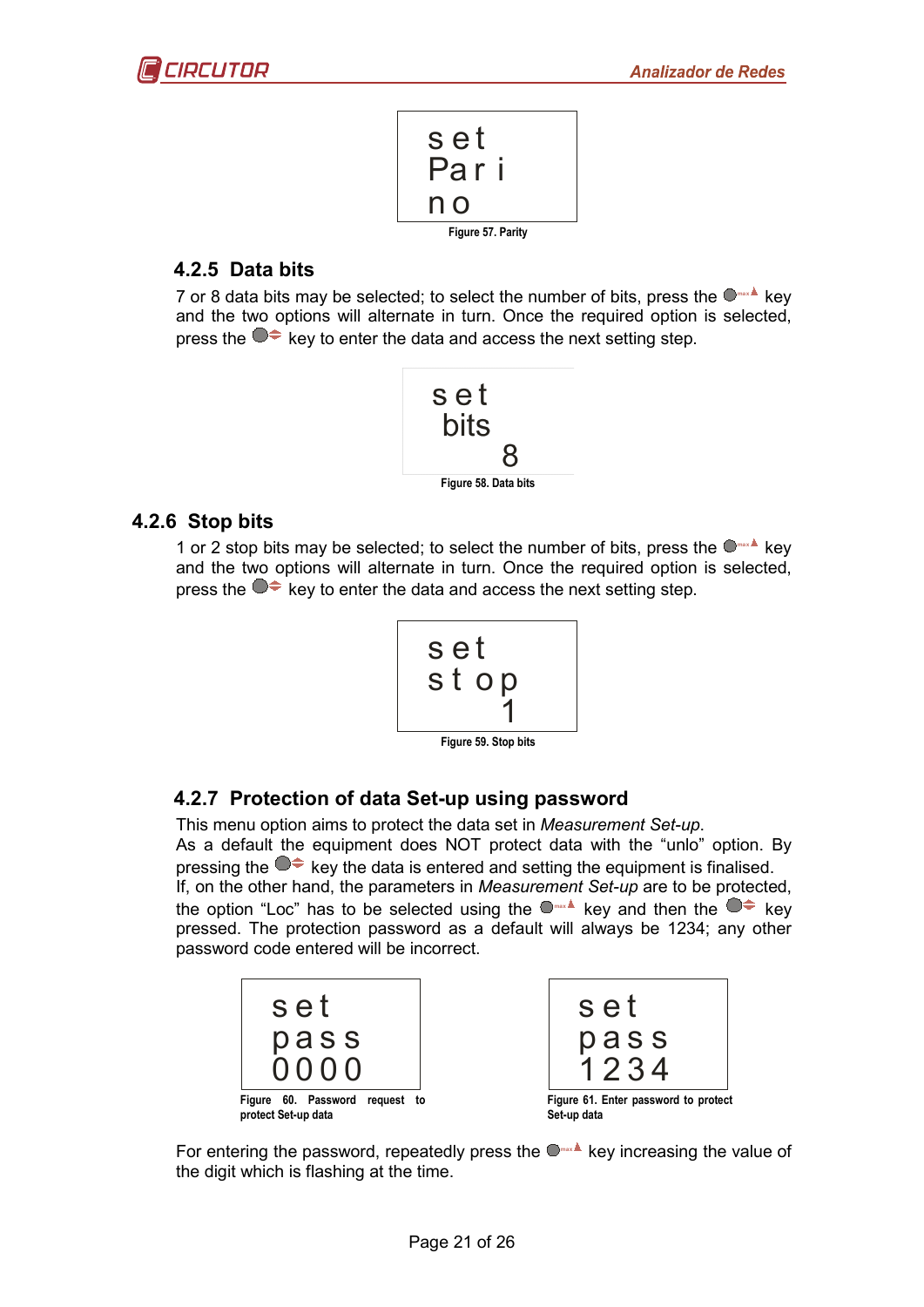

When the required value is on the screen, move on to the following digit by pressing  $\bullet$  in  $\bullet$ , to allow the remaining values to be changed.

When the last digit has been changed, press  $\bullet$  **in the move back to the first digit,** allowing the previously set values to be changed again. In order to enter the password, press the  $\bullet \bullet$  key. Once the password has been set, press the  $\bullet \bullet$ key entering the data and ending the setting.

In the event that the measurement SETUP parameters are to be changed again, the equipment has to be first unlocked by the same procedure (position "unlo"), and the appropriate changes are made.

# <span id="page-21-0"></span>**5 APPENDIX – CVM-MINI-ITF-HAR-RS485-C2 SERIES**

The **CVM-MINI** Series has an analyzer for the harmonic content up to the 15<sup>th</sup> harmonic in voltage and current, showing the content on the LCD display. Therefore, the HAR has a high number of display screens, where the value of the current and voltage fundamental and the content of each harmonic may be seen.

The equipment's display diagram is obtained by using the following procedure:



**Figure 62. Display of Harmonic Content in Voltage and Current**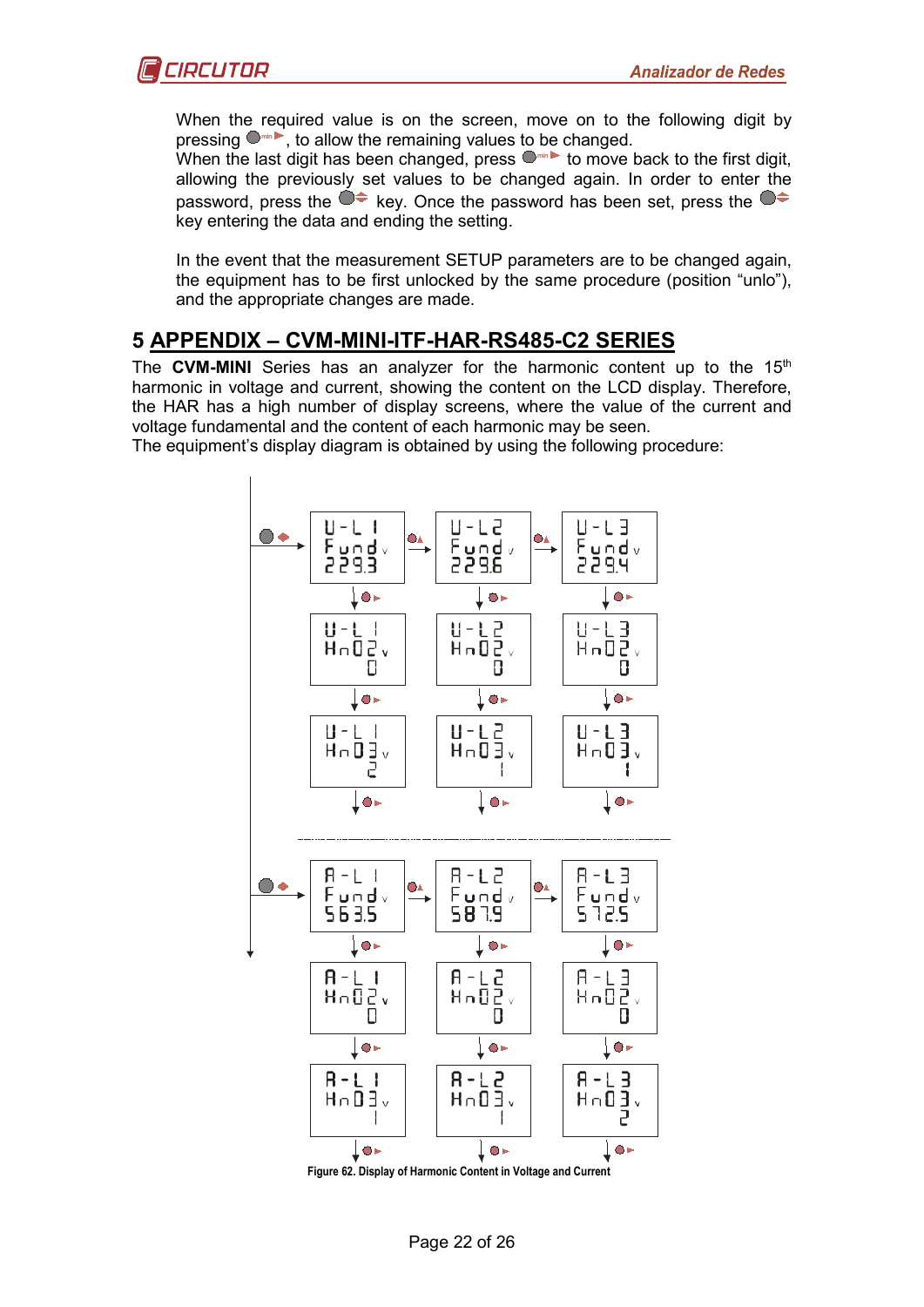# <span id="page-22-0"></span>**6 MODBUS RTU PROTOCOL**

The **CVM-MINI** power analyzer communicates using the MODBUS© protocol. In the MODBUS protocol the RTU (Remote terminal Unit) mode is used; each 8-bit per byte in a message contains two 4-bits hexadecimal characters.

The format for each byte in RTU mode is:

| Code                                      | 8 bit binary, hexadecimal 0-9, A-F.<br>2 hexadecimal characters contained in each 8-bit field in<br>the message.                                                                                                                                                                           |  |  |  |  |
|-------------------------------------------|--------------------------------------------------------------------------------------------------------------------------------------------------------------------------------------------------------------------------------------------------------------------------------------------|--|--|--|--|
| Bits per byte<br><b>Field Check-Error</b> | 8 data bits.<br>CRC Type (Cyclical Redundancy Check).                                                                                                                                                                                                                                      |  |  |  |  |
| Modbus functions used:                    |                                                                                                                                                                                                                                                                                            |  |  |  |  |
| Function 01                               | Reading the status of the relays.                                                                                                                                                                                                                                                          |  |  |  |  |
| Function 03 and 04                        | Reading n Words (16 bits-2 bytes). Function used for<br>reading the electrical parameters that the CVM-MINI is<br>measuring. All electrical parameters are long with 32 bits,<br>because of this two Words are required to request each<br>parameter.<br>$(4 \text{ bytes} - XX XX XX XX)$ |  |  |  |  |
| Function 05                               | Writing a relay.                                                                                                                                                                                                                                                                           |  |  |  |  |

# <span id="page-22-1"></span>**6.1 MODBUS memory map**

| <b>PARAMETER</b> | <b>SYMBOL</b>       | Instant   | Maximum      | Minimum                        | Units            |
|------------------|---------------------|-----------|--------------|--------------------------------|------------------|
| Voltage phase    | V <sub>L1</sub>     | $00 - 01$ | 60-61        | $CO-C1$                        | Vx10             |
| Current          | ALI                 | $02 - 03$ | 62-63        | $C2-C3$                        | mА               |
| Active power     | kWL1                | 04-05     | 64-65        | $C4-C5$                        | W                |
| Reactive power   | Kvar L1             | 06-07     | 66-67        | C6-C7                          | w                |
| Apparent power   | kV·A L1             | 4A-4B     | AA-AB        | 10A-10B                        |                  |
| Power factor     | PF <sub>L1</sub>    | 08-09     | 68-69        | C8-C9                          | x 100            |
| Voltage phase    | VL2                 | $0A-0B$   | 6A-6B        | CA-CB                          | V x 10           |
| Current          | AL <sub>2</sub>     | $OC-OD$   | 6C-6D        | CC-CD                          | mА               |
| Active power     | kWL2                | 0E-0F     | 6E-6F        | CE-CF                          | W                |
| Reactive power   | Kvar L <sub>2</sub> | $10 - 11$ | 70-71        | $D0-D1$                        | W                |
| Apparent power   | kV·A L2             | $4C-4D$   | AC-AD        | 10C-10D                        | w                |
| Power factor     | PF <sub>L2</sub>    | $12 - 13$ | 72-73        | D <sub>2</sub> -D <sub>3</sub> | x 100            |
| Voltage phase    | VL3                 | $14 - 15$ | 74-75        | $D4-D5$                        | V x 10           |
| Current          | A <sub>L3</sub>     | $16 - 17$ | 76-77        | D6-D7                          | mА               |
| Active power     | kWL3                | 18-19     | 78-79        | D8-D9                          | W                |
| Reactive power   | Kvar L3             | $1A-1B$   | 7A-7B        | DA-DB                          | W                |
| Apparent power   | kV·A L3             | 4E-4F     | AE-AF        | 10E-10F                        | W                |
| Power factor     | PF <sub>L3</sub>    | 1C-1D     | 7C-7D        | DC-DD                          | x 100            |
| Temperature      | $\rm ^oC$           | 50-51     | <b>B0-B1</b> | 110-111                        | $\degree$ C x 10 |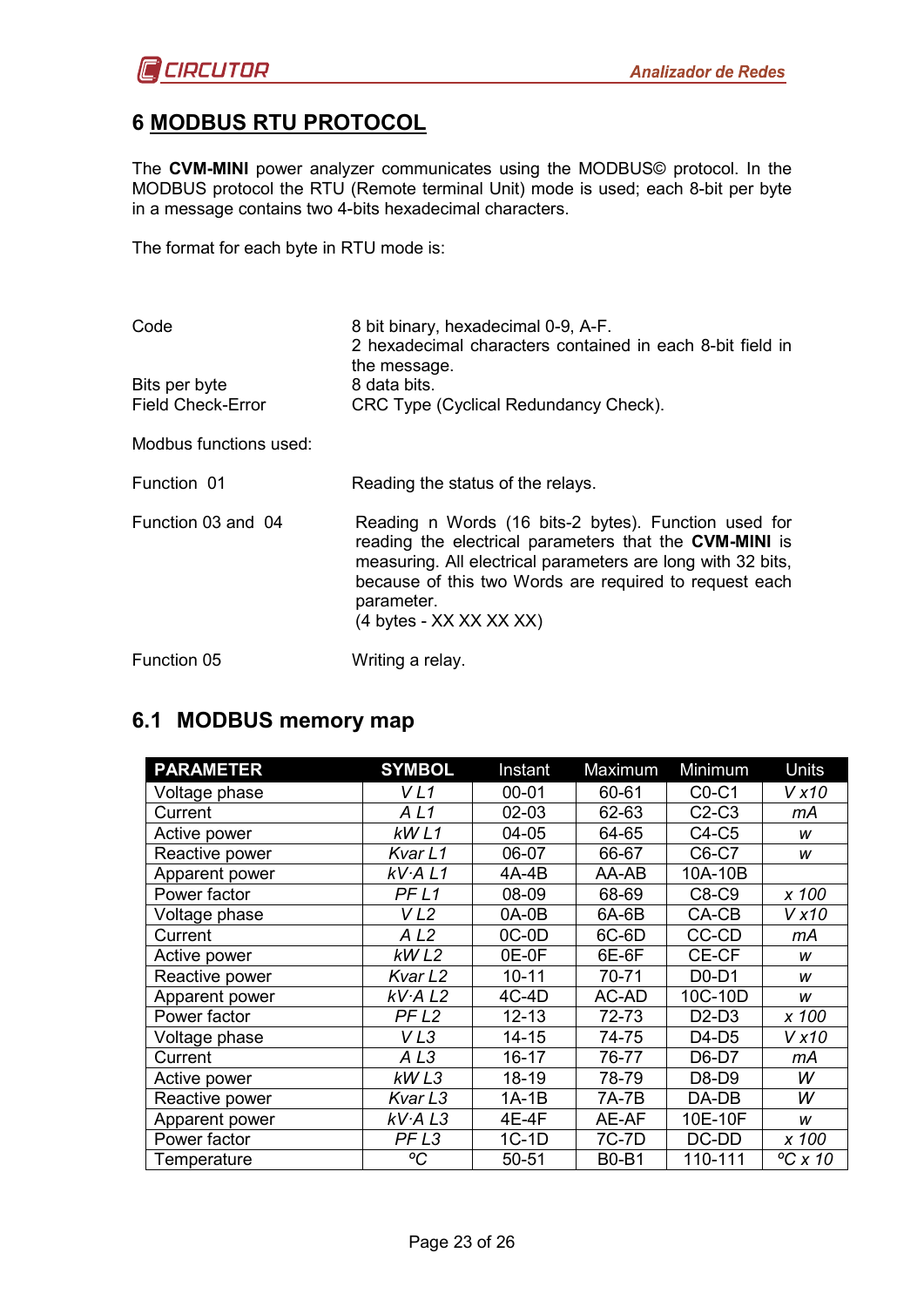

| <b>PARAMETER</b>     | <b>SYMBOL</b>     | Instant   | Maximum      | Minimum | Units          |  |  |
|----------------------|-------------------|-----------|--------------|---------|----------------|--|--|
| Active power III     | kW III            | $1E-1F$   | <b>7E-7F</b> | DE-DF   | w              |  |  |
| Inductive power III  | KvarL III         | $20 - 21$ | 80-81        | $E0-E1$ | W              |  |  |
| Capacitive power III | KvarC III         | 22-23     | 82-83        | $E2-E3$ | W              |  |  |
| $Cos \varphi$ III    | $Cos \varphi$ III | 24-25     | 84-85        | E4-E5   | x 100          |  |  |
| Power factor III     | PF III            | 26-27     | 86-87        | E6-E7   | x 100          |  |  |
|                      |                   |           |              |         |                |  |  |
| Frequency            | Hz                | 28-29     | 88-89        | E8-E9   | $Hz \times 10$ |  |  |
| Voltage line L1-L2   | V12               | $2A-2B$   | 8A-8B        | EA-EB   | V x 10         |  |  |
| Voltage line L2-L3   | V23               | $2C-2D$   | 8C-8D        | EC-ED   | V x 10         |  |  |
| Voltage line L3-L1   | V31               | $2E-2F$   | 8E-8F        | EE-EF   | V x 10         |  |  |
| % THD VL1            | %THD VL1          | 30-31     | $90 - 91$    | $F0-F1$ | % x10          |  |  |
| % THD V L2           | %THD VL2          | 32-33     | 92-93        | F2-F3   | % x 10         |  |  |
| % THD VL3            | %THD VL3          | 34-35     | 94-95        | $F4-F5$ | %x10           |  |  |
| % THD A L1           | %THD AL1          | 36-37     | 96-97        | $F6-F7$ | % x10          |  |  |
| % THD A L2           | %THD AL2          | 38-39     | 98-98        | F8-F9   | %x10           |  |  |
| % THD A L3           | %THD AL3          | $3A-3B$   | 9A-9B        | FA-FB   | % x 10         |  |  |
|                      |                   |           |              |         |                |  |  |
| Apparent power III   | Kvalll            | 42-43     | $A2-A3$      | 102-103 | W              |  |  |
| Maximum demand       | Md (Pd)           | 44-45     | A4-A5        | 104-105 | w/VA/mA        |  |  |
|                      |                   |           |              |         |                |  |  |

| Maximum demand                | Ma (Pa) | 44-45 | A4-A5        | 104-105 | w/VA/mA |
|-------------------------------|---------|-------|--------------|---------|---------|
| Three-phase current (average) | A AVG   | 46-47 | A6-A7        | 106-107 | mА      |
| Neutral current               |         | 48-49 | A8-A9        | 108-109 | mА      |
| Maximum demand A2             | Md (Pd) | 52-53 | <b>B2-B3</b> | 112-113 | mА      |
| Maximum demand A3             | Md (Pd) | 54-55 | <b>B4-B5</b> | 114-115 | mА      |

| <b>PARAMETER</b>            | <b>SYMBOL</b>            | Instant   | <b>Units</b> |
|-----------------------------|--------------------------|-----------|--------------|
| Active energy               | $kW$ $h$ $lll$           | $3C-3D$   | w∙h          |
| Inductive reactive energy   | kvarL·h III              | $3E-3F$   | w∙h          |
| Capacitive reactive energy  | kvarC·h III              | $40 - 41$ | w∙h          |
| Apparent energy             | $kVA$ $h$ $III$          | 56-57     | w∙h          |
| Active energy generated     | $kW·h$ III (-)           | 58-59     | w∙h          |
| Inductive energy generated  | kvarL $\cdot$ h III (-)  | 5A-5B     | w∙h          |
| Capacitive energy generated | kvar $C \cdot h$ III (-) | 5C-5D     | w∙h          |
| Apparent energy generated   | $kVA$ $h$ III $(-)$      | 5E-5F     | w∙h          |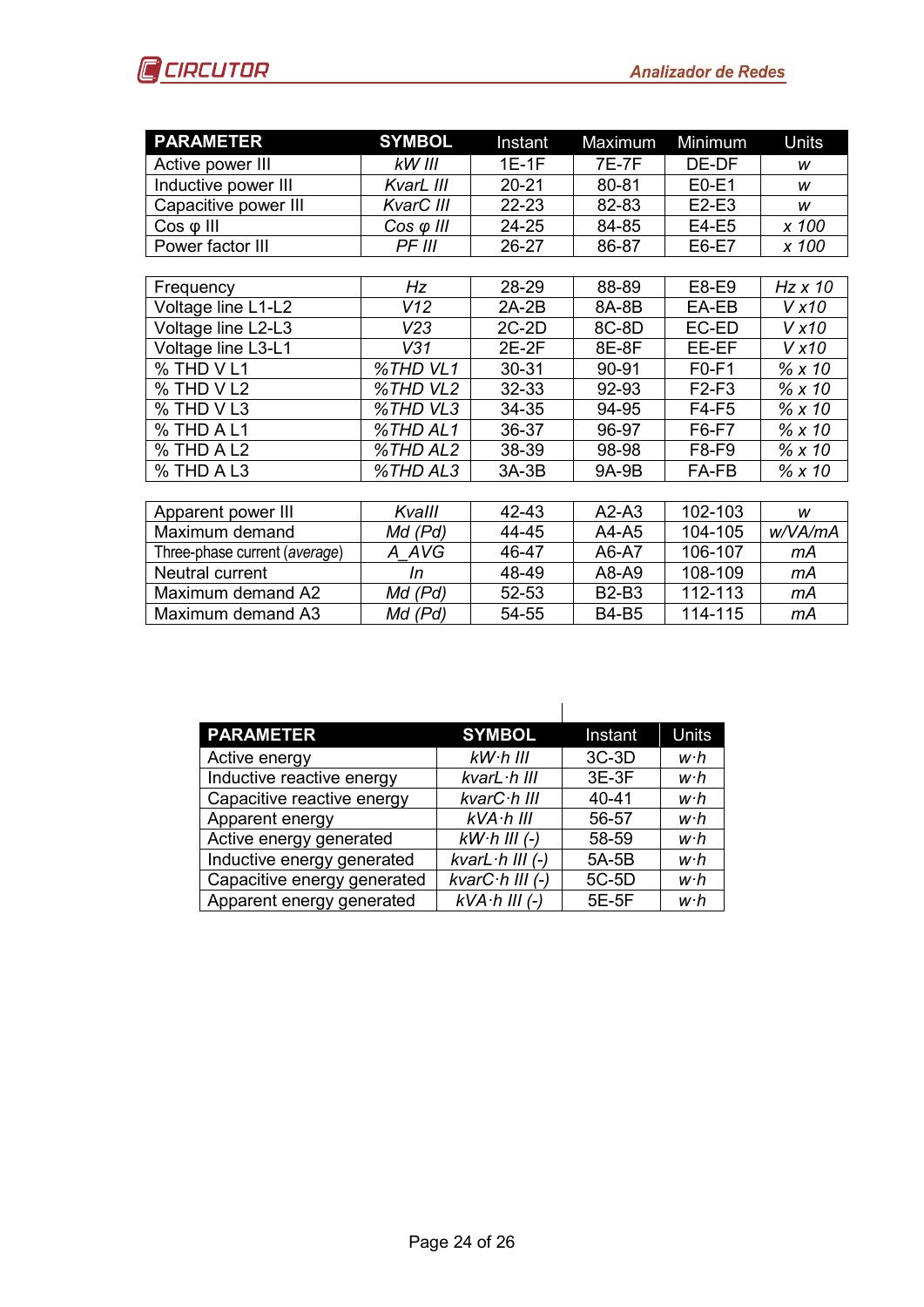|                             | * Recordings available in HAR model |         | <b>MODBUS VARIABLES</b> |         |              |  |
|-----------------------------|-------------------------------------|---------|-------------------------|---------|--------------|--|
| <b>PARAMETER</b>            | <b>SYMBOL</b>                       | L1      | L <sub>2</sub>          | L3      | <b>Units</b> |  |
| Harmonic content in VOLTAGE |                                     |         |                         |         |              |  |
| <b>RMS</b> current          | v                                   | 2AE-2AF | 2CC-2CD                 | 2EA-2EB | Vx10         |  |
| Harmonic 2                  |                                     | 2B0-2B1 | 2CE-2CF                 | 2EC-2ED | ℅            |  |
| Harmonic 3                  |                                     | 2B2-2B3 | 2D0-2D1                 | 2EE-2EF | ℅            |  |
| Harmonic 4                  |                                     | 2B4-2B5 | 2D2-2D3                 | 2F0-2F1 | %            |  |
| Harmonic 5                  |                                     | 2B6-2B7 | 2D4-2D5                 | 2F2-2F3 | ℅            |  |
| Harmonic 6                  |                                     | 2B8-2B9 | 2D6-2D7                 | 2F4-2F5 | ℅            |  |
| Harmonic 7                  |                                     | 2BA-2BB | 2D8-2D9                 | 2F6-2F7 | ℅            |  |
| Harmonic 8                  |                                     | 2BC-2BD | 2DA-2DB                 | 2F8-2F9 | ℅            |  |
| Harmonic 9                  |                                     | 2BE-2BF | 2DC-2DD                 | 2FA-2FB | ℅            |  |
| Harmonic 10                 |                                     | 2C0-2C1 | 2DE-2DF                 | 2FC-2FD | ℅            |  |
| Harmonic 11                 |                                     | 2C2-2C3 | 2E0-2E1                 | 2FE-2FF | ℅            |  |
| Harmonic 12                 |                                     | 2C4-2C5 | 2E2-2E3                 | 300-301 | %            |  |
| Harmonic 13                 |                                     | 2C6-2C7 | 2E4-2E5                 | 302-303 | ℅            |  |
| Harmonic 14                 |                                     | 2C8-2C9 | 2E6-2E7                 | 304-305 | ℅            |  |
| Harmonic 15                 |                                     | 2CA-2CB | 2E8-2E9                 | 306-307 | %            |  |

| * Recordings available in HAR model |               | <b>MODBUS VARIABLES</b>     |         |         |              |
|-------------------------------------|---------------|-----------------------------|---------|---------|--------------|
| <b>PARAMETER</b>                    | <b>SYMBOL</b> | L1                          | L2      | L3      | <b>Units</b> |
|                                     |               | Harmonic content in CURRENT |         |         |              |
| <b>RMS</b> current                  | A             | 1F4-1F5                     | 212-213 | 230-231 | mА           |
| Harmonic 2                          |               | 1F6-1F7                     | 214-215 | 232-233 | %            |
| Harmonic 3                          |               | 1F8-1F9                     | 216-217 | 234-235 | ℅            |
| Harmonic 4                          |               | 1FA-1FB                     | 218-219 | 236-237 | ℅            |
| Harmonic 5                          |               | 1FC-1FD                     | 21A-21B | 238-239 | ℅            |
| Harmonic 6                          |               | 1FE-1FF                     | 21C-21D | 23A-23B | %            |
| Harmonic 7                          |               | 200-201                     | 21E-21F | 23C-23D | %            |
| Harmonic 8                          |               | 202-203                     | 220-221 | 23E-23F | %            |
| Harmonic 9                          |               | 204-205                     | 222-223 | 240-241 | %            |
| Harmonic 10                         |               | 206-207                     | 224-225 | 242-243 | %            |
| Harmonic 11                         |               | 208-209                     | 226-227 | 244-245 | %            |
| Harmonic 12                         |               | 20A-20B                     | 228-229 | 246-247 | %            |
| Harmonic 13                         |               | 20C-20D                     | 22A-22B | 248-249 | %            |
| Harmonic 14                         |               | 20E-20F                     | 22C-22D | 24A-24B | %            |
| Harmonic 15                         |               | 210-211                     | 22E-22F | 24C-24D | %            |